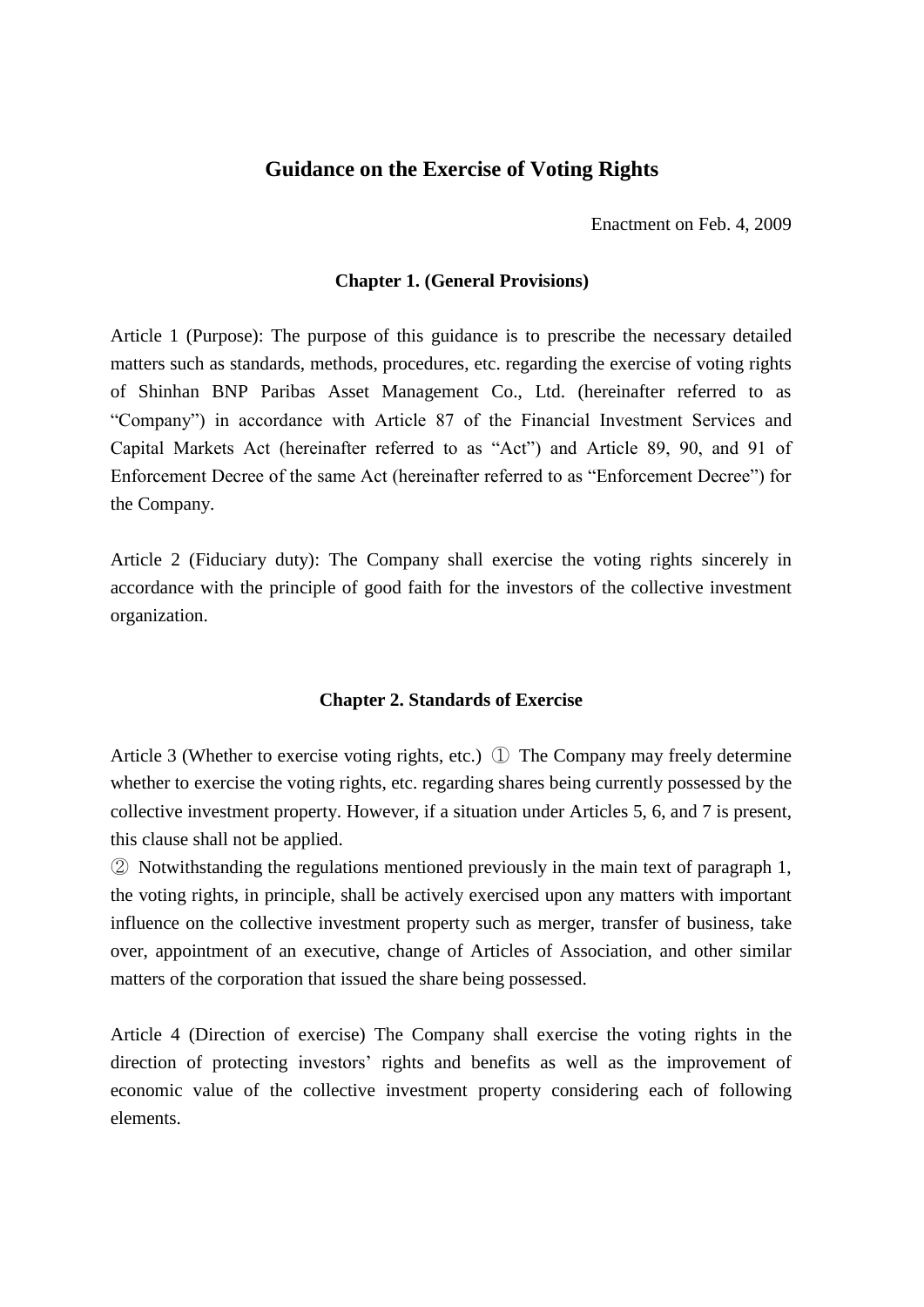1. Protection of the rights and benefits of shareholders of the corporation that issues the relevant share

 2. Improvement of profitability in accordance with the business activity of the corporation that issues the relevant share

3. Increase of intrinsic value of the corporation that issues the relevant share

 4. Improvement of the controlling structure and financial structure of the corporation that issues the relevant share

Article 5 (Exercise method) ① When one of followings is relevant, the Company shall exercise shadow voting. However, when it is a matter related to the merger of the corporation that issues the share (collective investment property), transfer / take-over of business, appointment of an executive, change of Articles of Association, and other similar matters and it is clearly expected to cause loss to the collective investment property, this may not be applied.

1. When a person relevant to one of followings attempts to incorporate the corporation that issues the share of the collective investment property, as an affiliate company

- A. Company, persons specially related with Company, and co-owner in accordance with paragraph 2, Article 141 of Enforcement Decree
- B. A person, who exercises actual controlling interest on the Company, relevant to one of the followings

 1) Related investment trader, related investment broker, and its affiliate company in accordance with regulations of paragraph 4, Article 84 of Enforcement Decree

2) Major shareholder of the Company (including a shareholder having a special relationship with the largest shareholder)

2. When there is a relationship relevant to one of followings between the Company and the corporation that issues the share of collective investment property:

A. When there is a relationship of an affiliate company;

B. When there is a relationship to exercise actual controlling interest on the Company, and the person is relevant to one of followings

1) Related investment trader, related investment broker, and its affiliate company in accordance with regulations of paragraph 4, Article 84 of the Enforcement Decree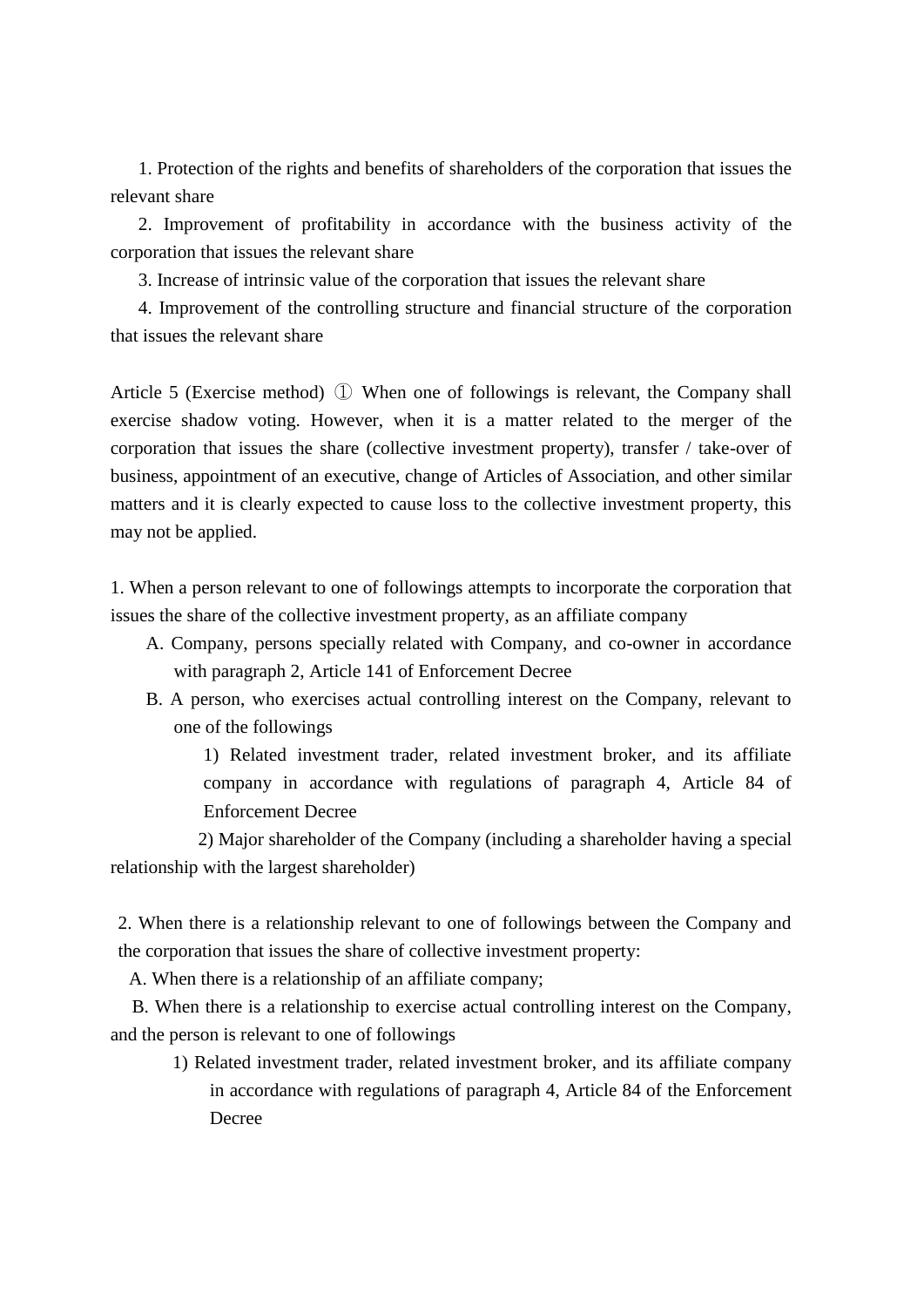2) Major shareholder of the Company (including a shareholder, who has a special relationship with the largest shareholder)

3. When there is a concern of harm to the proper operation of the collective investment property or harm to investors' interests, and it is prescribed by Presidential decree

② When the Company belongs to a business group subject to limitations on cross shareholding (hereinafter referred to as "business group subject to limitations on cross shareholding") in accordance with paragraph 1, Article 9 of the Monopoly Regulation and Fair Trade Act, partial conditions other than each of paragraph 1 hereof shall not be applied in principle. However, when the company owns the share issued by the listed company, which is an affiliate of Company, with collective investment property and if it is clearly expected that shadow voting on the merger of such corporation with other corporation, transfer of all or important parts of business, appointment of an executive, or alteration of Articles of Association, would cause loss of the collective investment property, the voting rights may be exercised aggressively. In this case, the number of shares with active exercise of voting rights may not exceed 15% of total number of issued shares of such corporation after addition with the number of shares to be exercised by persons with a special relationship (it means a person with a special relationship in accordance with paragraph 1-5-a, Article 7 of the Monopoly Regulation and Fair Trade Act) with such corporation.

③ Notwithstanding the matters mentioned previously in paragraph 2, when the company belongs to a business group subject to limitations on cross shareholding and the company acquires the shares issued by an affiliate company with collective investment property in excessive of the investment limit (10% of same category) specified in paragraph 1-1-a, Article 81 of the Act in accordance with partial conditions of each subparagraph of paragraph 1, Article 82 of the Act, shadow voting shall be exercised upon such excessive shares.

Article 6 (Prohibition of exercise) The Company may not exercise the voting rights on shares that are acquired in excess of the investment limit in accordance with paragraph 1, Article 81 and paragraph 4, Article 84 of the Act.

Article 7 (Prohibition of cross-exercise and evasive behavior) The Company may not engage in behavior to evade the application of regulations in Article 5 and 6 hereunder with methods such as cross-exercising of voting rights based on agreements with 3rd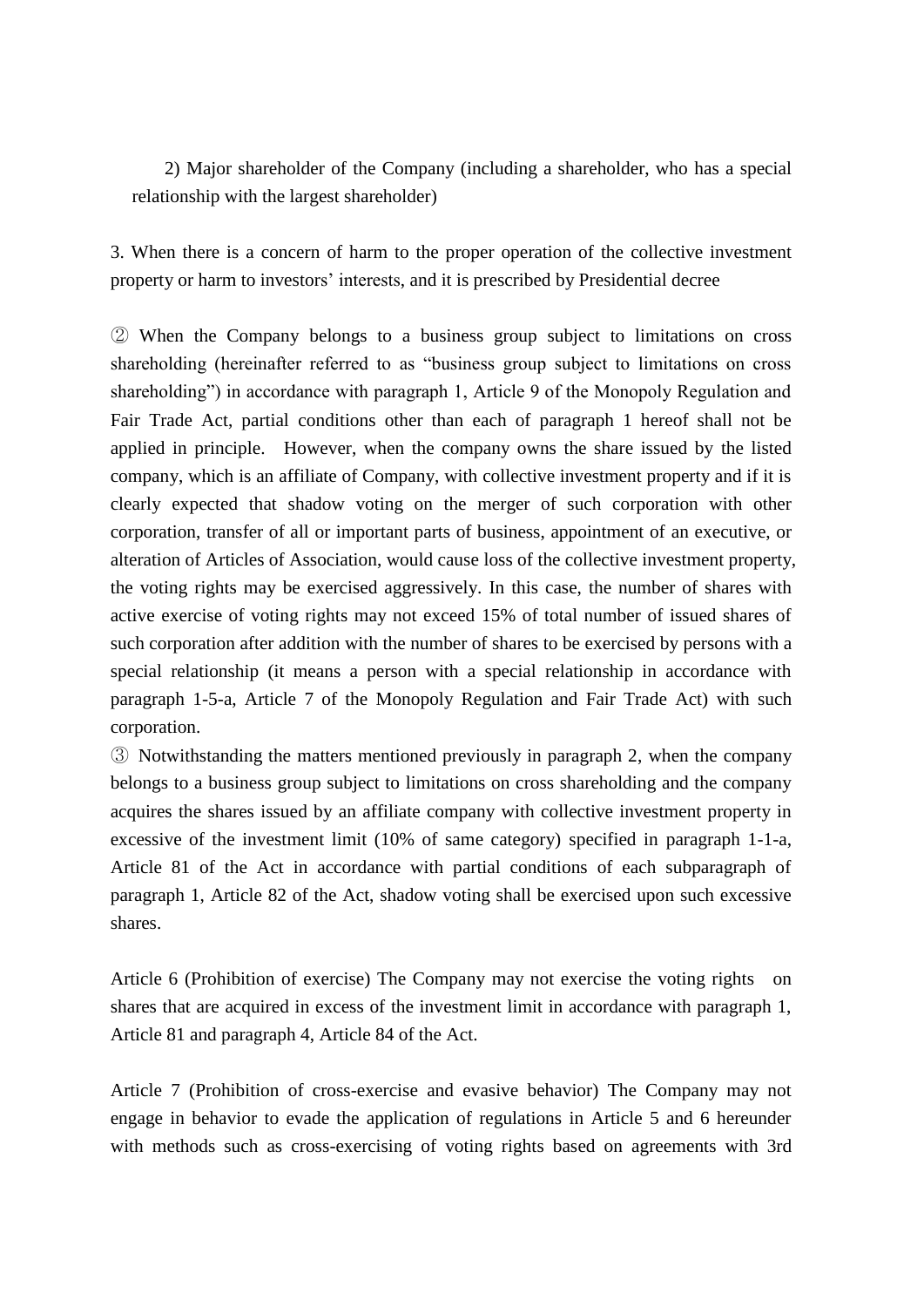parties, etc.

## **Chapter 3. Exercise Method**

Article 8 (Principal of exercise) The Company shall exercise the voting rights directly or through the operation of instructions through a trustee, and if necessary, the power of attorney may be provided to the corporation that issues shares as collective investment property for the exercise of voting rights. In this case, the power of attorney shall have to be listed with the intention on agenda (for or against).

Article 9 (Provision of venue) The Company may provide the venue for the purpose to secure the quorum of deliberation in accordance with the request of the company that issues the share as collective investment property. In this case, the voting rights shall be deemed not to be exercised.

Article 10 (Exercise in writing, etc.) The Company may exercise the voting rights by using a document, electronic means, etc. in accordance with matters prescribed by the Articles of Association of the company that issues the share as collective investment property.

Article 11 (Diverse exercise) When the exercise of unificative voting rights is considered to be difficult due to the existence of conflicting relationship among each of the collective investment properties, the Company may exercise the voting rights unificatively.

## **Chapter 4. Exercise Procedure**

Article 12 (Comprehension of the opening of the general meeting of shareholders) ① The Company shall sincerely comprehend the time, venue, agenda, etc. of general meeting of shareholders of the company that issues the share as collective investment property, prior to the exercise of voting rights.

②The Company shall maintain a mutual cooperation system such that the trustee, upon receipt of a notification of convocation of the general meeting of shareholders, can convey such notification to the Company immediately.

Article 13 (Decision making) ① The major matters related to the exercise of voting rights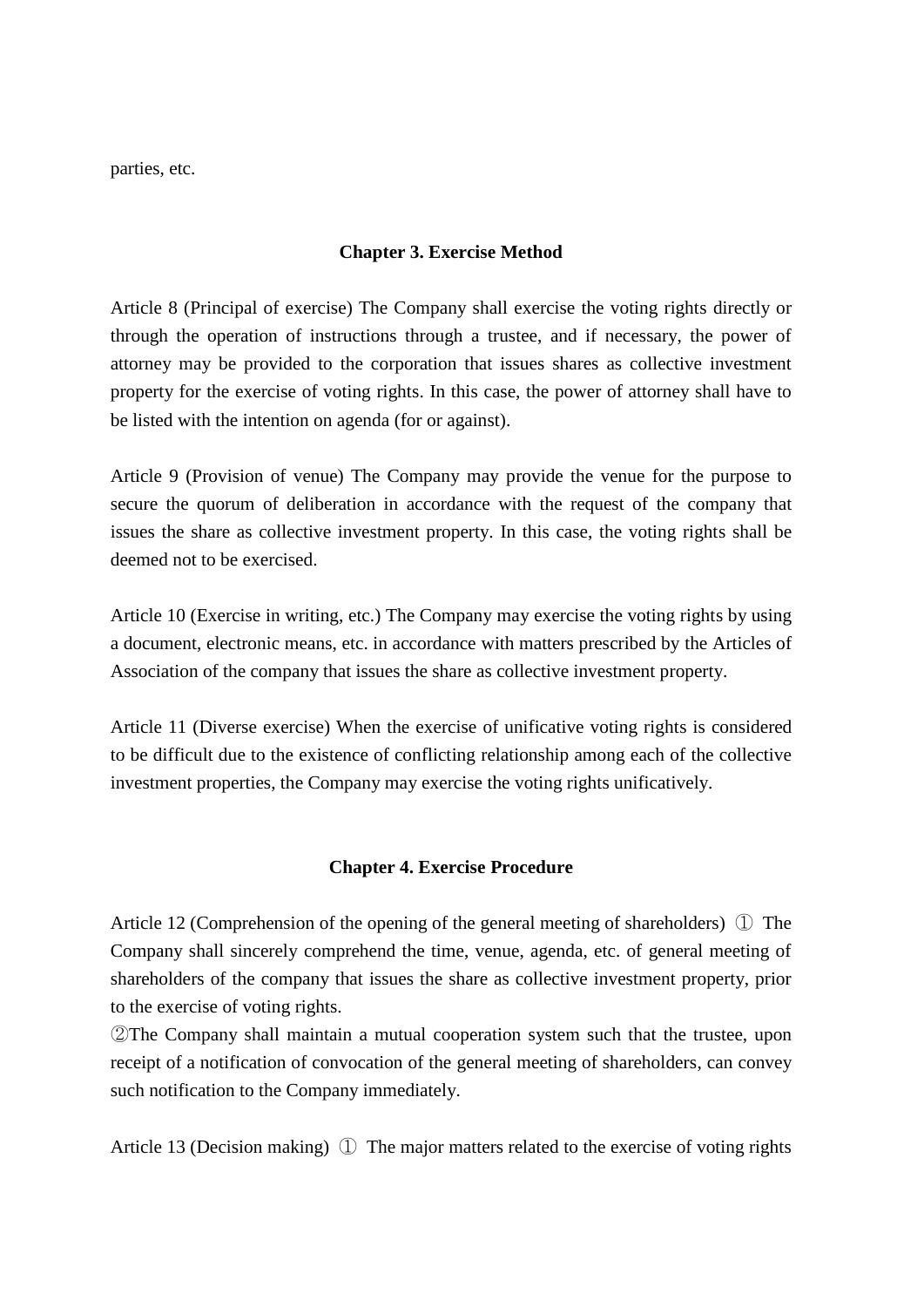such as whether to exercise, and contents, methods, etc. of voting rights, shall be determined by the executive in charge of the operation of shares based on the opinion of the personnel in charge of analysis on the relevant category.

② The executive in charge of the operation of shares, the head of share operation department, or personnel in charge of analysis on the relevant category may request to the corporation that issues the share as collective investment property for the provision of additional material related to the agenda other than the purpose being notified or announced.

③ In instances where the voting right is exercised, the Company shall exercise the voting right as stipulated by the "Guidelines on the Exercise of Voting Right" being separately attached.

Article 14 (Listening to opinion and submission of material) If necessary, the executive in charge of the operation of shares may request the submission of related material or may request the opinion of the operating personnel of other collective investment property and other related personnel of external expert institutions.

## **Chapter 5. Public Disclosure, etc.**

Article 15 (Corporation required to disclose its voting rights to the public) Among collective investment organizations subject to the Act, a company, which issues shares being possessed in excess of 5/100 of the total amount of assets in each collective investment organization or 10 billion won from each collective investment property, is required to disclose its voting rights to the public.

②Among collective investment organizations subject to the Indirect Investment Asset Management Business Act, a company, which issues shares being possessed in excess of 5/100 of the total amount of assets in each collective investment organization or 1 billion won from each collective investment property, is required to disclose its voting rights to the public.

Article 16 (Contents of public disclosure) ① The Company shall disclose the contents of the exercise of voting rights, etc. in accordance with each of following classification directly or through the general business consignee company.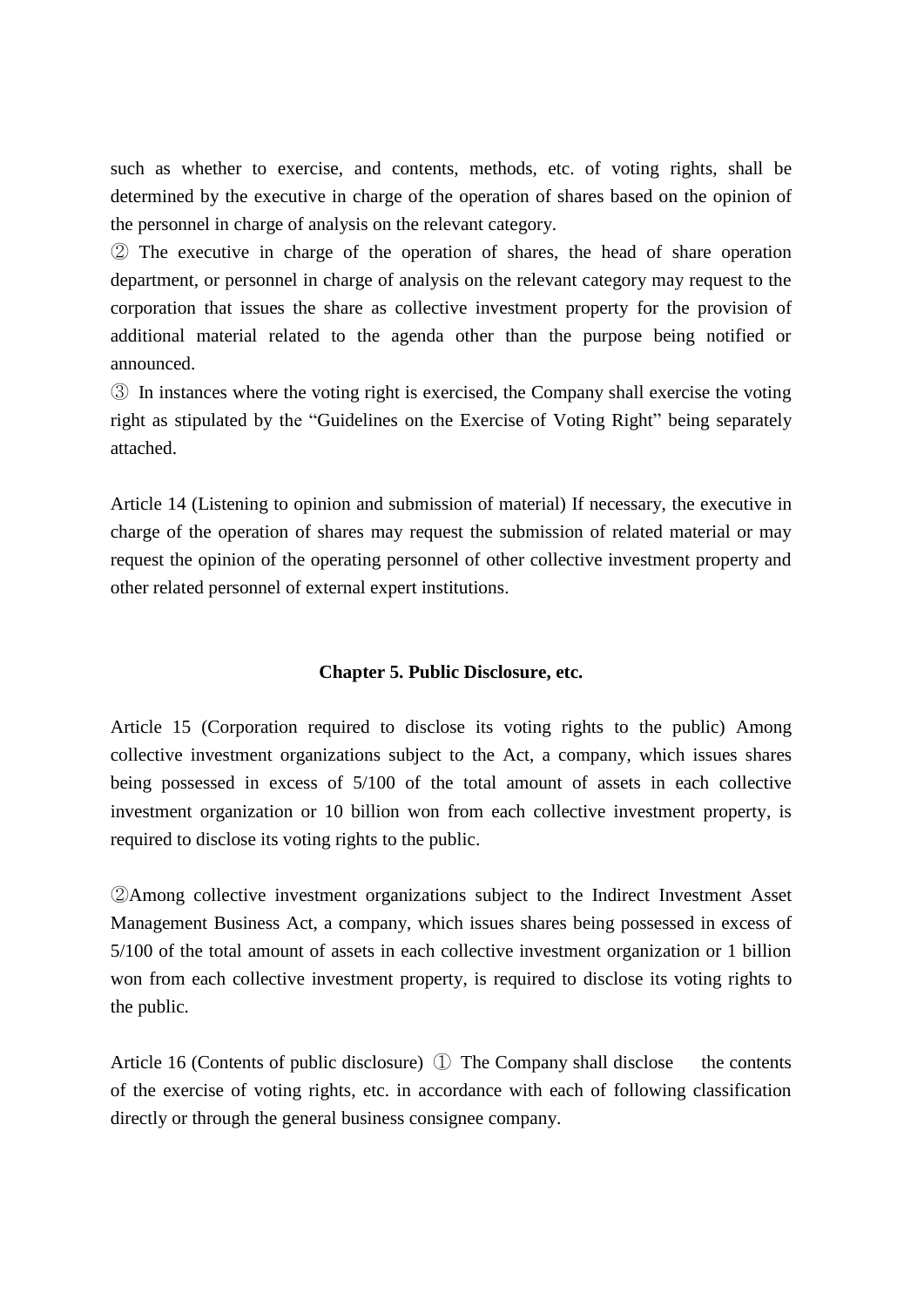- 1. When the voting right is exercised on matters related to the alteration of management rights such as merger, transfer / take-over of business, appointment of an executive, alteration of Articles of Association, etc. in accordance with the regulations of paragraph 1 through 3 of Article 5: Specific Contents of Exercise of Voting Rights
- 2. When the voting right is exercised on a corporation required to disclose its voting rights to the public: Specific contents of the exercise of voting rights in accordance with Articles 3, 5, and 18
	- 3.When the voting right is not exercised on a corporation required to disclose its voting rights to the public: Specific cause not to exercise the voting rights in accordance with Articles 3, 5, and 18

② When matters related to whether to exercise the voting right are disclosed in accordance with paragraph 1, the Company shall have to disclose each of the following as necessary information for the investor to comprehend the propriety, etc. on whether to exercise such voting rights.

- 1. Internal guidance of the Company related to the exercise of voting rights
- 2. Number of Korean depositary receipts and shares owned by Company on each collective investment organization in relation with the exercise of voting rights
	- 3. Whether the relationship between the Company and the corporation required to disclose its voting rights to the public is relevant to the relationship described in paragraph 1-1-a and 1-1-b of Article 5
- Article 17 (Method of public disclosure) ① When the corporation that issues the share to exercise the voting rights is a listed company, the contents of voting rights to be exercised shall have to be disclosed to the public through the stock exchange 5 days prior to the date of the general meeting of shareholders.

② When it is difficult to make a public disclosure as prescribed by paragraph 1, 5 days prior to the date of the general meeting of shareholders owing to reasons such as the specific contents or purpose of general meeting of shareholders not being confirmed 5 days prior to the date of general meeting of shareholders, etc., such information shall be disclosed prior to the date of the general meeting of shareholders, and the contents of voting rights being exercised at such general meeting of shareholders shall be disclosed to the public in accordance with the method of public disclosure in each of the followings of paragraph 1 within 5 days from the date of the general meeting of shareholders.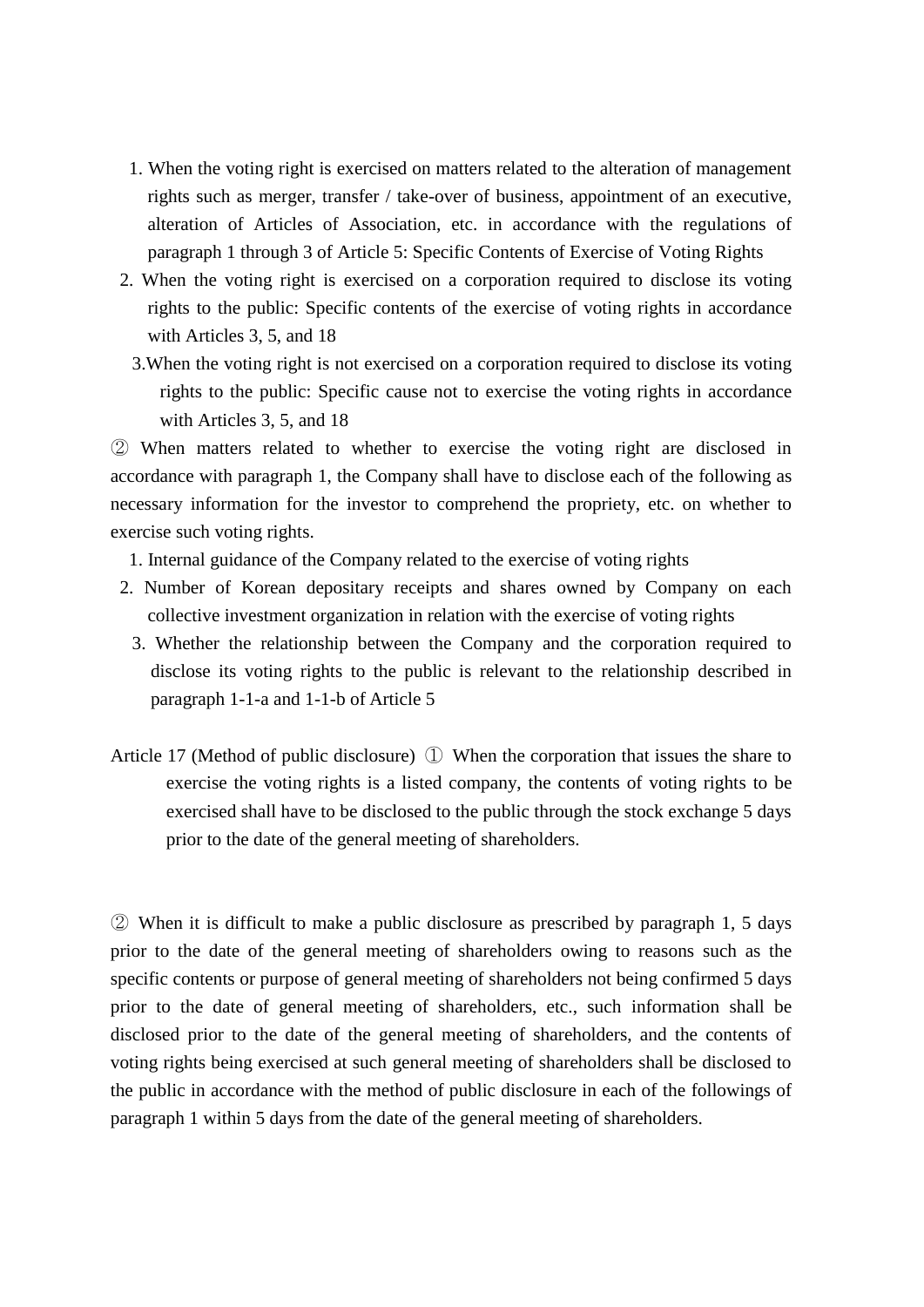Article 18 (Record maintenance) ① The Company shall record, in the assets management report, whether to exercise the voting rights on a corporation required to disclose its voting rights to the public and its contents (when the voting right is not exercised, its cause). Such record shall be made in accordance with Article 88 of the Act and the business report in accordance with Article 90 of the Act.

Article 19 (Internal control): The compliance officer shall inspect whether the exercise of voting rights of the Company complies with the related legislations and this guidance.

## Addendum

Article 1: This guidance shall be effective as of Feb. 4, 2009.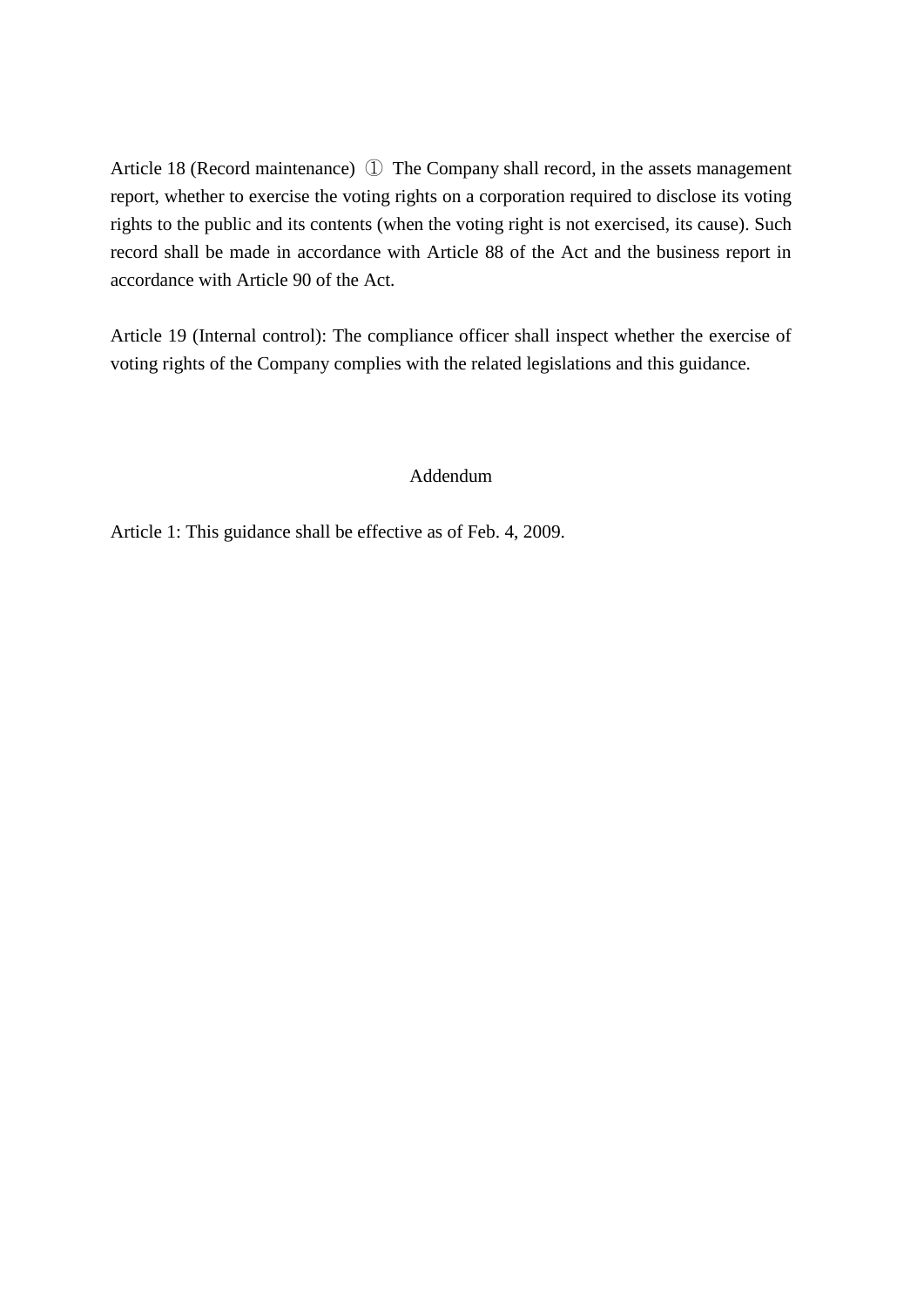[Annex material]

# **Guidelines for Exercising of Voting Rights**

- Table of Contents -

### **I. Principles of the guideline**

**II. Guidelines for Exercising of Voting Rights** 

### **A. Controlling Structure**

### **1. Rights of Shareholders and the General Meeting of Shareholders**

- 1.1. Protection of shareholders' rights
- 1.2. General meeting of shareholders
- 1.3. Extraordinary general meeting of shareholders
- 1.4. Shareholder suggestions
- 1.5. Disclosure of agenda
- 1.6. Linked agenda
- 1.7. Alteration of the date and venue of the general meeting of shareholders
- 1.8. Suggestion of value maximization
- 1.9. Secret ballot
- 1.10. Alteration of the name of the company
- 1.11. Alteration of fiscal year
- 1.12. Alteration of the quorum of deliberation

### **2. Board of Directors**

- 2.1. Committee for recommendation of director candidates 2.2. Appointment of directors
- 2.3. Scale of the board of directors
- 2.4. Independent directors
- 2.5. Dismissal, re-appointment, or age restriction during the term of office
- 2.6. Cumulative voting system of directors
- 2.7. Staggered election
- 2.8. Disclosure of directors' activity
- 2.9. Assessment of the board of directors
- 2.10. Responsibility and exemption of directors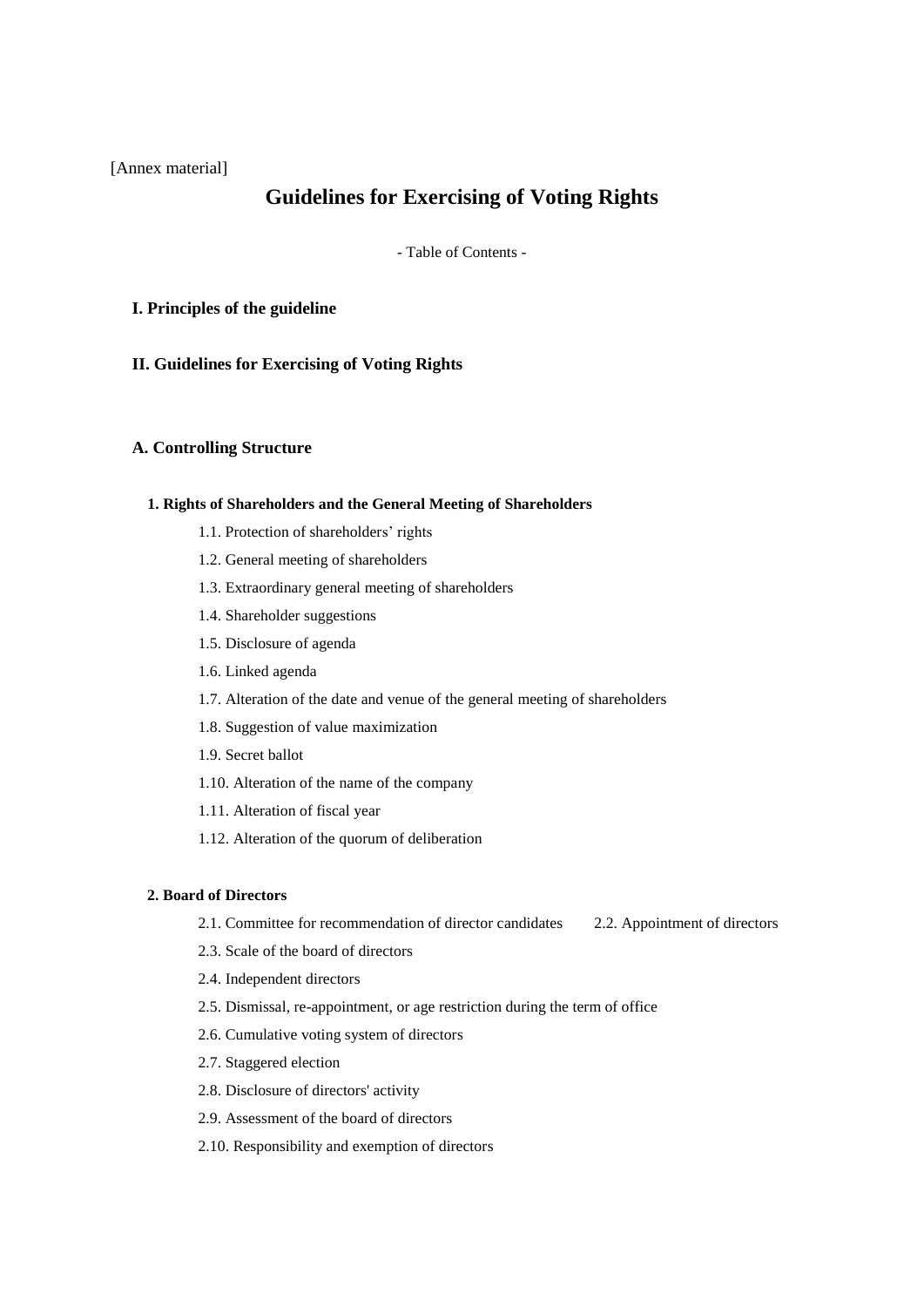2.11. Separation of the chairman of the board of directors from the position of CEO

### **3. Audit and Audit Committee**

- 3.1. Audit committee
- 3.2. Appointment of auditors and members of the audit committee
- 3.3. Ratification of external audit
- 3.4. Audit opinion of external auditors
- 3.5. Disclosure of the expense of external audits

### **4. Remuneration of Employees and Executives**

- 4.1. Composition of the compensation committee
- 4.2. Remuneration of independent directors
- 4.3. Remuneration of management and incentives for management achievements
- 4.4. Share compensation system
- 4.5. Stock options of directors and management
	- ① Exercise price
	- ② Dilution
	- ③ Re-adjustment of exercise price
	- ④ Retention period for rights of options
- 4.6. Loan of Company for the purchase of stock
- 4.7. Compensation system
- 4.8. Public disclosure of the remuneration of management and ownership of share
- 4.9. Employee stock ownership system
- 4.10. Employee stock purchase system
- 4.11. Retirement benefits for independent directors
- 4.12. Shareholder suggestion regarding the remuneration of employees and executives

### **5. Corporate Restructuring**

- 5.1. Corporate restructuring accompanied with risk or responsibility
- 5.2. Assets purchase and sales
- 5.3. Conversion of stock
- 5.4. Re-adjustment of debt
- 5.5. Establishment of holding company
- 5.6. Joint ventures
- 5.7. Liquidation
- 5.8. Spin offs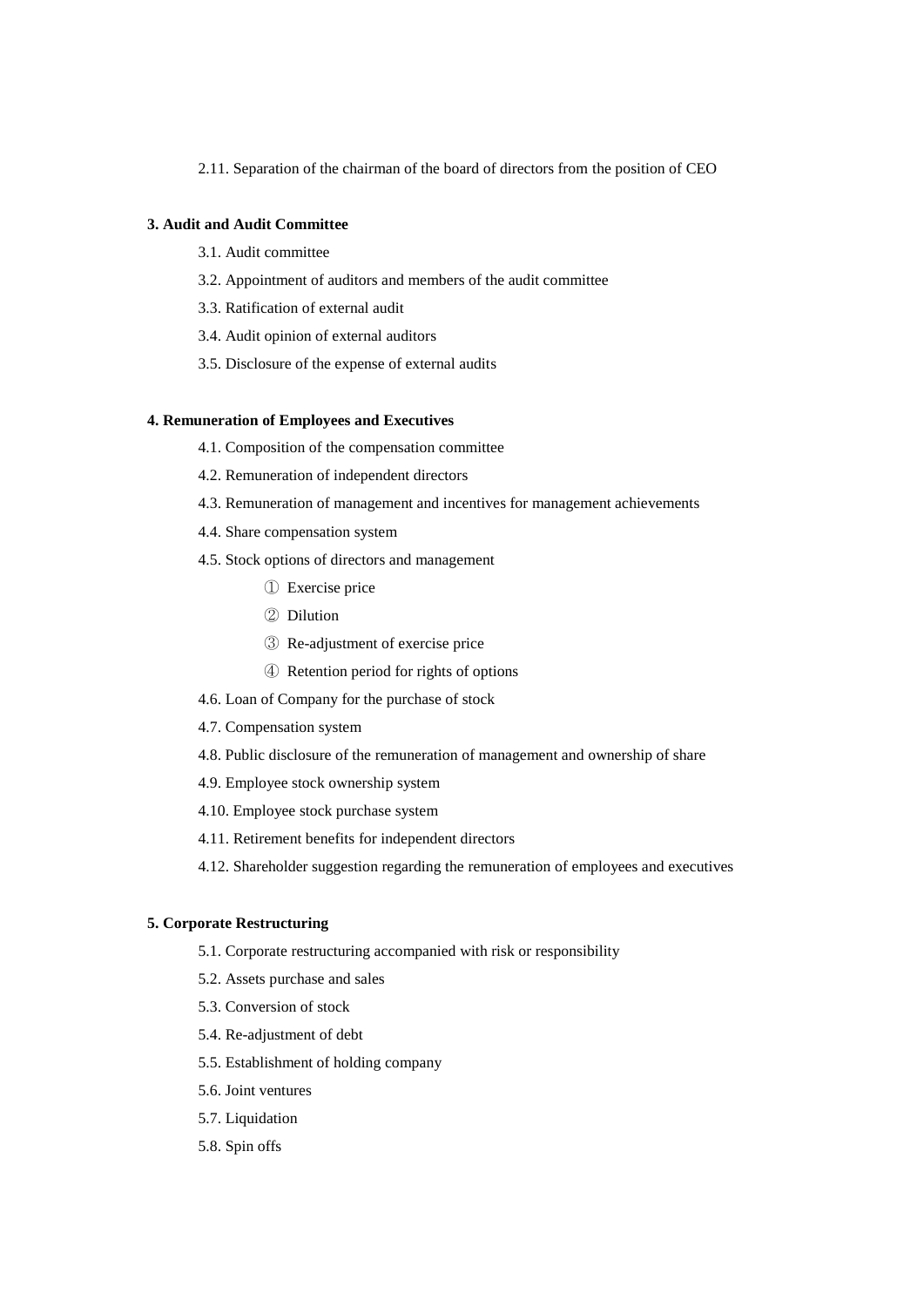5.9. Leverage buyout

### **6. Corporate Takeover, Proxy Battle, and Defense on Takeover**

- 6.1. Corporate takeover and defense on takeover
- 6.2. Proxy battle
- 6.3. Transaction for conversion into a privately held company
- 6.4. Crown jewel defense
- 6.5. Green mail
- 6.6. Golden parachute
- 6.7. Reinforcement on conditions of special resolution
- 6.8. Relocation of the head office

### **B. Capital Structure**

- 1. Adjustment of the face value of common stock
- 2. Increase of legal capital
- 3. Issuance of new shares and sales of treasury shares
- 4. Preemptive rights
- 5. Allocation of forfeited stock
- 6. Preferred shares
- 7. Private placement, warrant, convertible non-warrant bonds
- 8. Restructuring of capital structure
- 9. Reverse stock split and reduction of capital
- 10. Purchase of treasury shares
- 11. Stock split and stock dividends
- 12. Dividends policy
- 13. Issuance of bonds
- 14. Provision of collateral
- 15. Expansion of borrowing limitation

## **C. Social responsibility of the Company**

- 1. Labor relationships
- 2. Social issues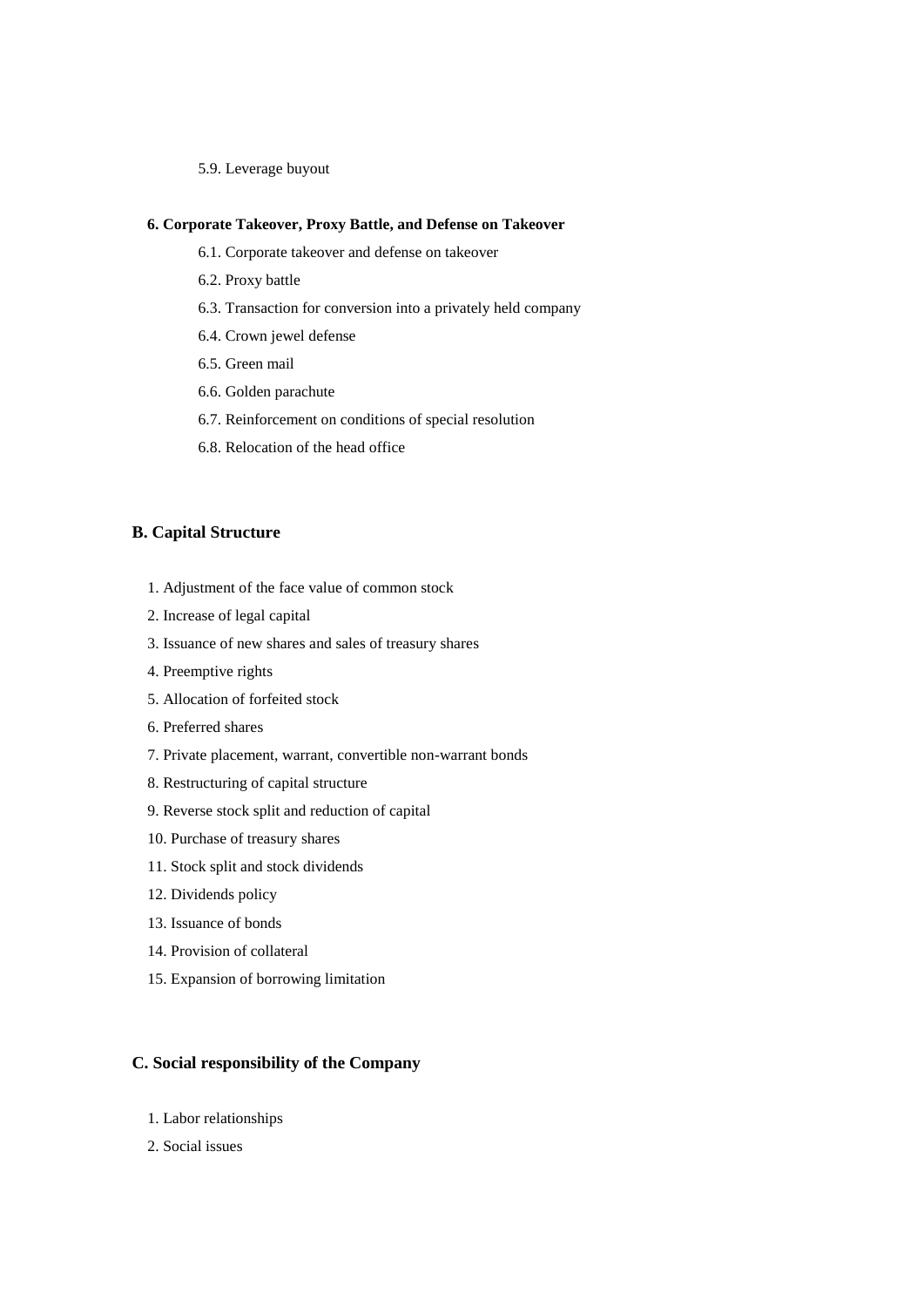- 2.1. Politics and charity donations
- 2.2. Establishment of business place and fair consumer service
- 2.3. Product liability
- 3. Environmental problems
- 4. International market and human rights issues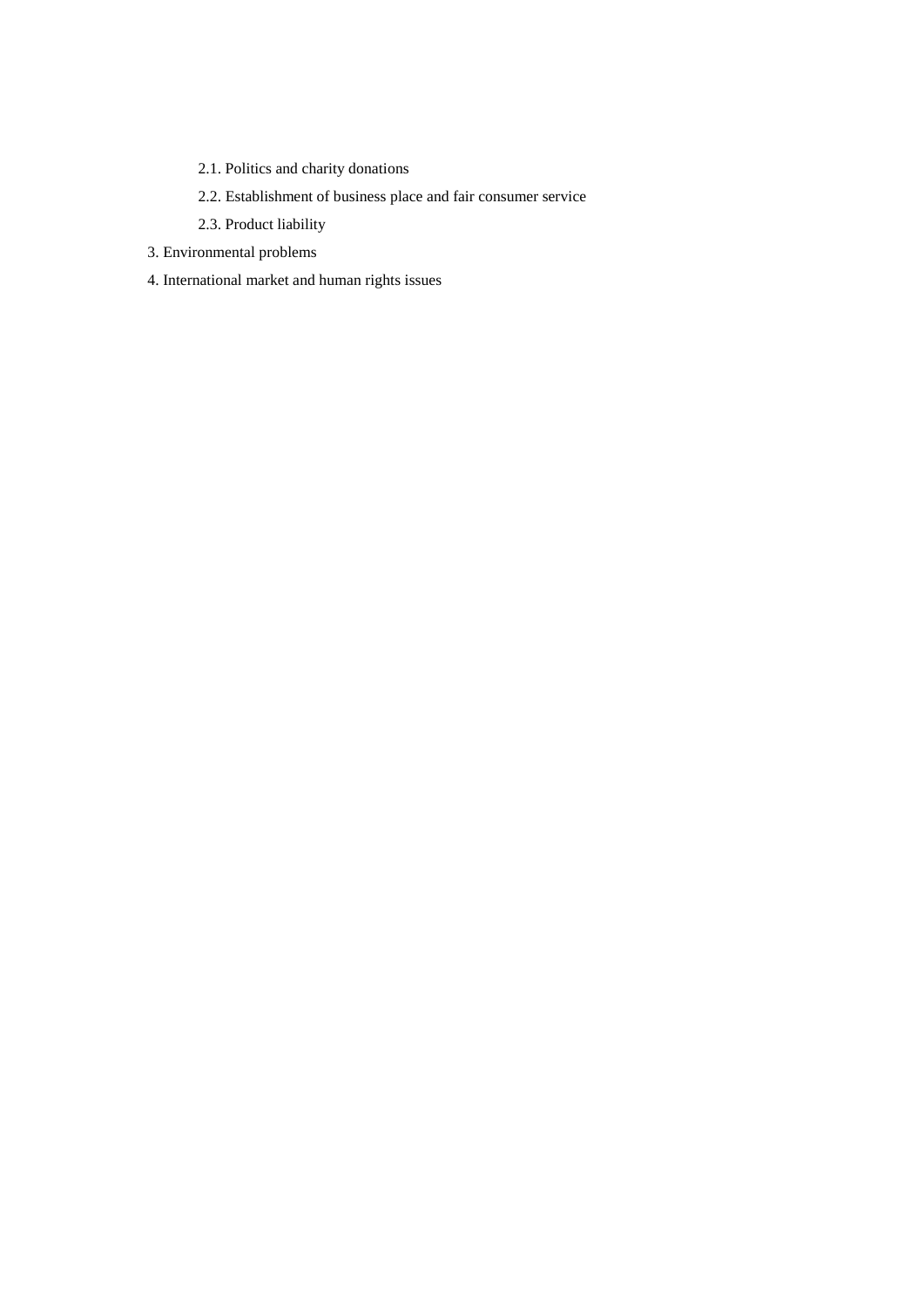### **I. Principles of the guideline**

This guideline for exercising of voting rights will suggest a direction for the fulfillment of fiduciary duty toward customers or shareholders of the assets management company along with fulfillment of the company's social responsibility and the maximization of value for the investment company's shareholders in the long-term, through the exercise of voting rights of the shares owned by the assets management company.

The core principles considered in this Guideline are as follows.

. Improvement of long-term corporate value

. Securement of the management and directors' responsibility toward shareholders. Securement of the transparency of management

. Equal treatment to all investors

. Secure the monitoring function on the establishment of strategic direction and management

Upon the exercise of voting rights on overseas shares, the voting rights may be exercised differently from this Guideline considering related legislations, etc. of the relevant country.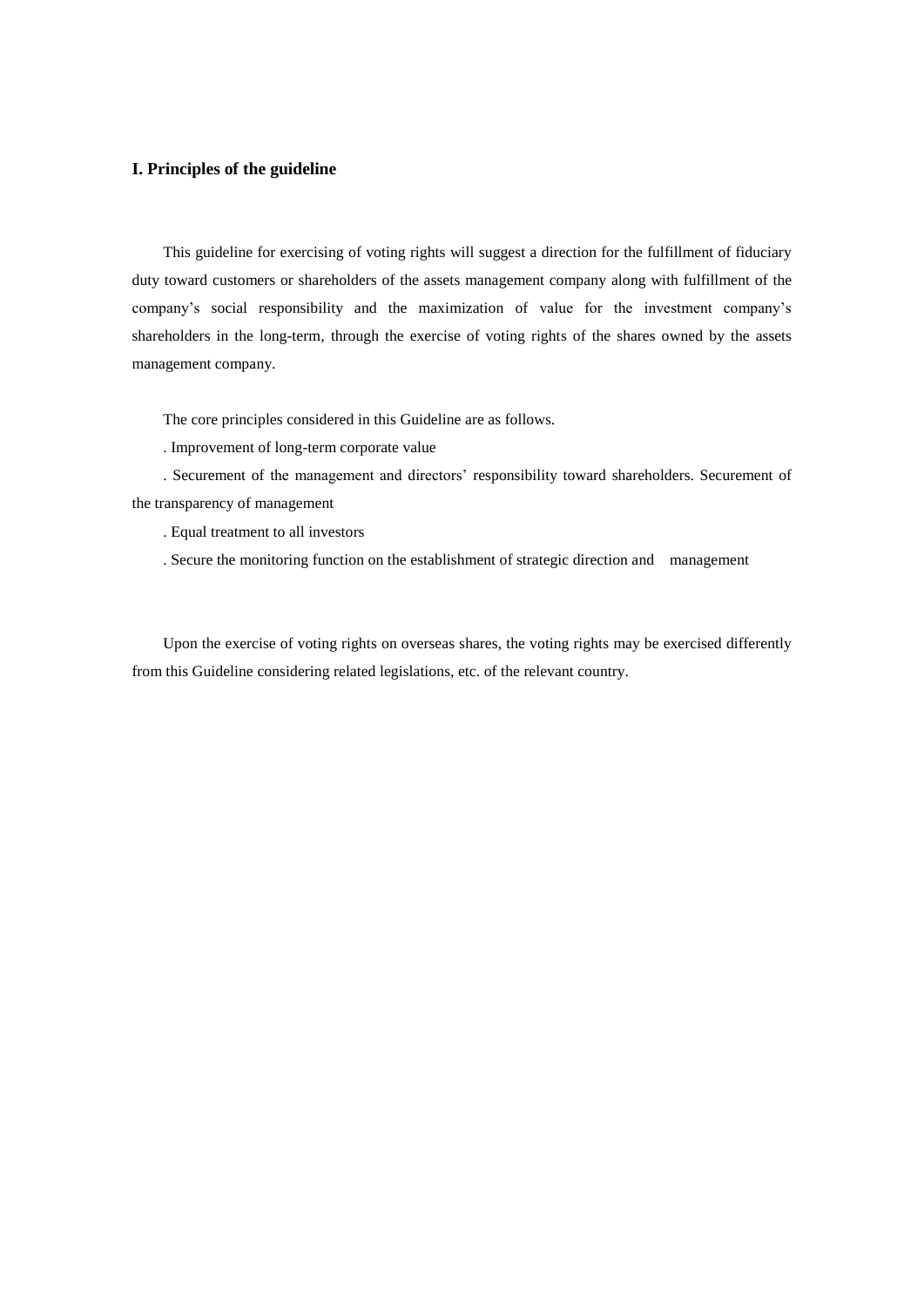### **II. Guidelines for Exercising of Voting Rights**

### **A. Controlling Structure**

#### **1. Rights of Shareholders and the General Meeting of Shareholders**

- 1.1. Protection of shareholders' rights
	- 1.1-1) Any proposals to assist with the reinforcement of shareholders' rights and benefits such as alteration of the Articles of Association, enactment of rules, etc. shall be voted in favor, and if the alteration of the Articles of Association, enactment of rules, etc. cause limitation to shareholders' rights, it shall be voted against.
	- 1.1-2) Any proposals to assist with shareholders' long-term benefits such as mergers, business takeovers and transfers, split up, liquidation, reduction of capital, comprehensive exchange and transfer of share, etc. shall be voted in favor, and if it causes loss on shareholders' benefits, it shall be voted against. 1.2. General meeting of shareholders
	- 1.2-1) A proposal to hold a general meeting of shareholders only by electronic means without actual participation of shareholders shall be voted against.
	- 1.2-2) A proposal to restrict the claim of convocation of an extraordinary general meeting of shareholders by shareholder shall be voted against.
	- 1.2-3) A proposal to allow implementation of written vote of shareholders shall be voted in favor.
	- 1.2-4) A proposal to allow the implementation of electronic voting of shareholders shall be voted in favor.
- 1.3. Extraordinary general meeting of shareholders
	- 1.3-1) A reasonable restriction on shareholders' rights to convene the extraordinary general meeting of shareholders shall be voted in favor, but a proposal to delete this right in its entirety shall be voted against.
- 1.4. Shareholder suggestions
	- 1.4-1) The suggestions of shareholder shall be voted on each agenda considering the policy direction of this Guideline and the long-term benefits of shareholders.
	- 1.4-2) Re-appointment of a director, who failed to implement suggestions that had been approved by majority of shareholders, shall be voted against.
- 1.5. Disclosure of agenda
	- 1.5-1) When the preliminary disclosure of the agenda of a general meeting of shareholders is insufficient and the request of shareholders to disclose the agenda in advance is not a big burden, the preliminary disclosure of agenda of the general meeting of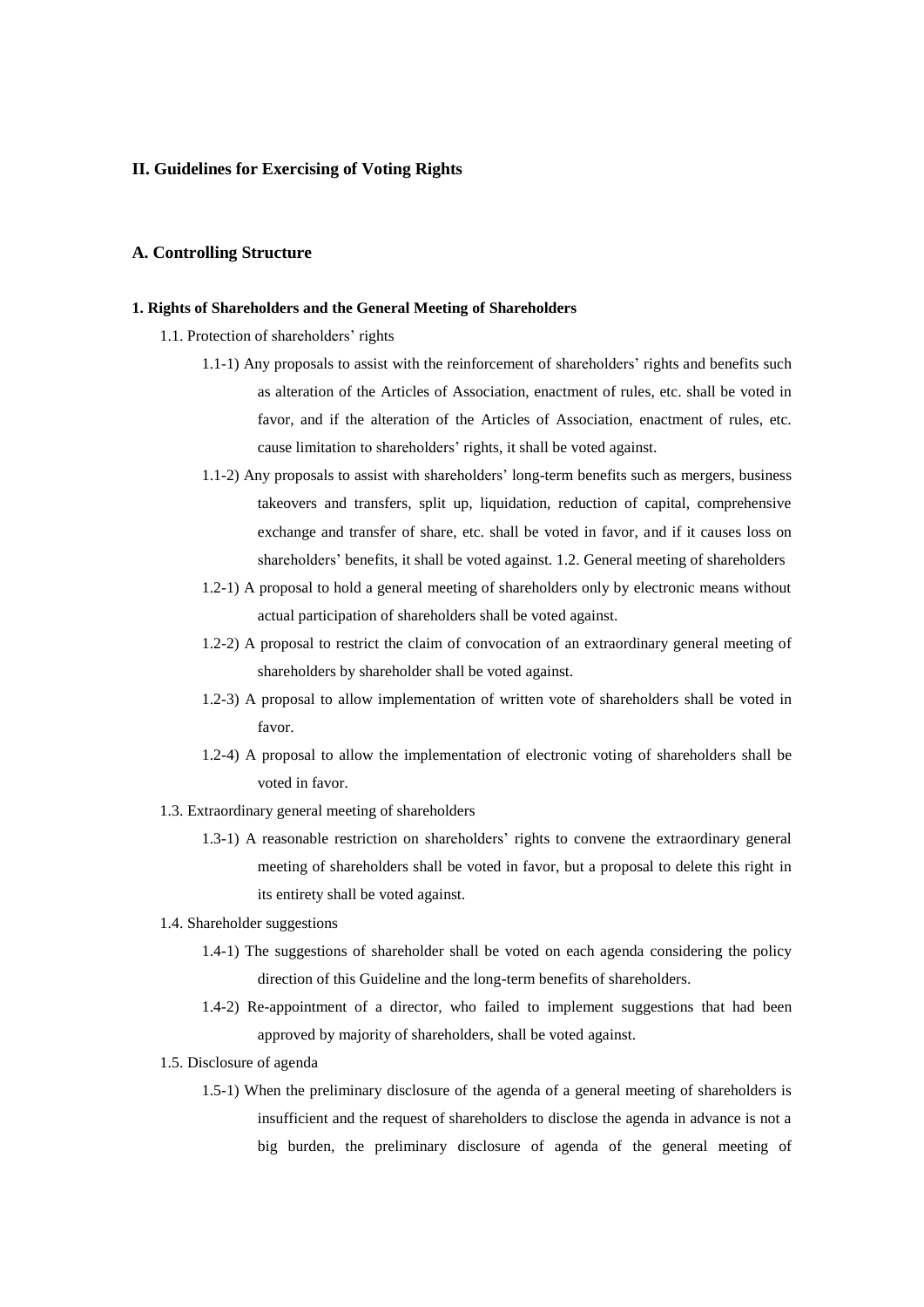shareholders shall be voted in favor.

- 1.5-2) There is a high possibility of uncertainty occurring in any unexpected agenda that is not disclosed in advance, so the presentation to the general meeting of shareholders shall be opposed, and a proposal to seek the permission to process such agenda shall be voted against.
- 1.6. Linked agenda
	- 1.6-1) When an effort occurs to pass an agenda to damage the long-term benefits of shareholders in connection with an agenda that is popular with shareholders, unless there is any special circumstance, the linked agenda shall be voted against.
- 1.7. Alteration of the date and venue of general meeting of shareholders
	- 1.7-1) In case shareholders present a suggestion regarding the alteration of the date and venue of the general meeting of shareholders, it shall be analyzed to understand whether these changes would increase the participation and attendance of shareholders, and it shall be voted based on each agenda.
	- 1.7-2) If a proposal is raised to grant the authority to postpone the ordinary general meeting of shareholders or extraordinary general meeting of shareholders to the management, if there is no probable basis to justify such proposal, it shall be voted against.
- 1.8. Suggestion of value maximization
	- 1.8-1) In case a resolution is passed seeking the value maximization measure suggested by shareholders, it shall be reviewed closely considering the situation and based on each agenda for voting.
- 1.9. Secret ballot
	- 1.9-1) A proposal to make sure that all procedures of proxy voting shall be made in secret, shall be voted in favor.
- 1.10. Alteration of the name of company
	- 1.10-1) When the change of company name is considered to make a positive influence on the share price by raising the level of recognition from the original company name, a proposal to change the company name, shall be voted in favor.
- 1.11. Alteration of fiscal year
	- 1.11-1) Unless the purpose of the change of fiscal year is to damage shareholder value with frequent change of fiscal year, etc., or to infringe shareholder benefits such as the postponement of annual general meeting of shareholders, etc., the change of fiscal year shall be voted in favor.
- 1.12. Alteration of the quorum of deliberation
	- 1.12-1) In case a proposal is raised to change the quorum of deliberation of the general meeting of shareholders or the number of necessary voting rights for resolution, if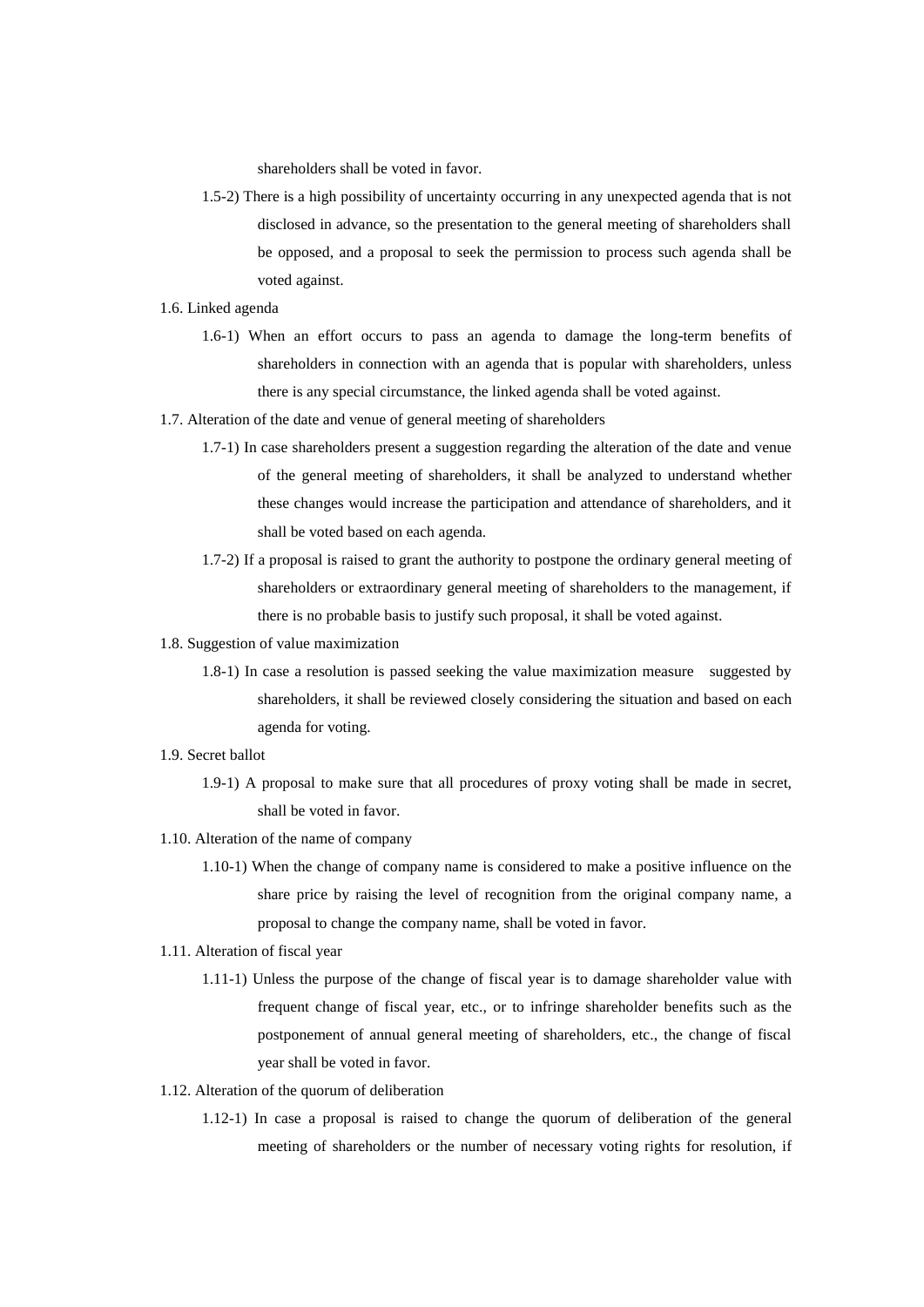there is no probable basis to justify such proposal, it shall be voted against.

### **2. Board of Directors**

- 2.1. Committee for recommendation of director candidates
	- 2.1-1) A proposal submitted by the committee for recommendation of director candidates, when composed of more than the majority of independent directors, shall be voted in favor.
	- 2.1-2) A proposal to increase the ratio of independent directors within the committee for recommendation of director candidates shall be voted in favor.

#### 2.2. Appointment of directors

- 2.2-1) In general, when it is not in violation of this Guideline or the long-term achievements of the company or directors are not unsatisfactory, directors being recommended by the committee for recommendation of director candidates shall be voted in favor.
- 2.2-2) The following categories of director candidates shall be in general voted against:
	- . When a director did not take any measures on the proposals selected by the majority of shareholders in the previous year and failed to provide any proper reasons;
	- . When a director fails to attend meetings of the board of directors or major committee of board of directors for more than 3/4 of the sessions;
	- . When a director continuously pursues the benefits of specific shareholders group instead of the benefits of entire shareholders;
	- . When a director has a conflict of interest related with inside trading, violation of legislations, problems related to the social responsibility of the corporation, etc. or has a criminal record related to finance / corporate / marketable securities:
	- . When there is evidence of intentional efforts on the director's part to distort or to hide the financial status of the company.
- 2.2-3) When there is no selection rights to vote on each director candidate individually, a proposal to request the introduction of a system to allow such selection shall be voted in favor.
- 2.2-4) A proposal to appoint a director with various career experiences and capabilities shall be voted in favor.
- 2.2-5) When there is competition between the management and its opposition upon the appointment of a director, each of the associated agenda shall be reviewed, and a candidate who may maximize shareholders' benefits shall be voted in favor.
- 2.3. Scale of the board of directors
	- 2.3-1) In case a proposal is presented regarding the number of directors, it shall be reviewed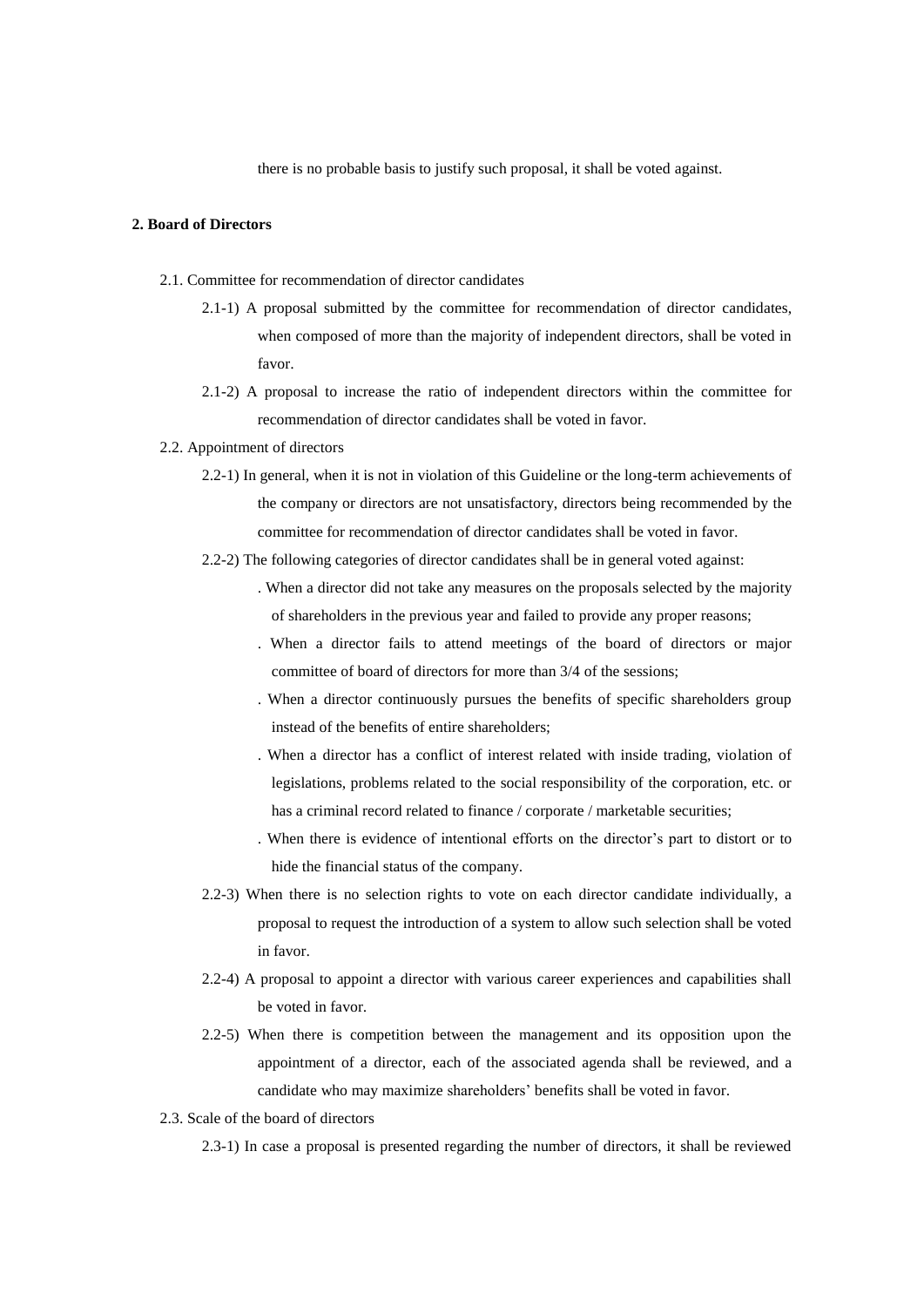and voted on each agenda, but a proposal to structure the board of directors in a scale that allows prompt and careful decision making as well as the effective discussion shall be voted in favor.

- 2.3-2) A proposal to restrict the number of directors in a way that places restrictions on the activity of the core sub-committee of the board of directors, or to have many directors such that it will incapacitate the influence of individual directors, shall be voted against.
- 2.4. Independent directors
	- 2.4-1) A proposal to appoint more than majority of the board of directors' positions with independent directors shall be voted in favor.
	- 2.4-2) An agenda to disclose every year whether the following independent elements of independent directors are satisfied, shall be voted in favor.
		- Independence element of independent directors (Example)
		- An example of material relationship to be considered for selection as an independent director, is as follows.
		- . A person, who was a former employee and/or executive and has not passed 5 years after the resignation;
		- . A person, who is an employee of Company (present and past), and related person of an external audit company and its affiliate company, and has not passed years after the performance of audit and related work.
		- . Employees and executives of the company, where employees and executives of relevant company are independent directors
		- . A person having special relationship with aforementioned people excluded for appointment
- 2.5. Dismissal, re-appointment, or age restriction during the term of office
	- 2.5-1) During the term of office of a director, unless there is an illegal behavior, material fact of the violation of legislations or Articles of Association, or reasons of inadequacy for the performance of duty, a proposal of dismissal prior to the expiration of the term of office shall be voted against.
	- 2.5-2) A proposal to restrict the term of office or age of directors, regardless of their achievement or capability at the board of directors for the operation of the company, shall be voted against. However, in instances where it is clear that the independence of the board of directors stands to be damaged with excessive re-appointment of directors, the reappointment of directors shall be voted against.
- 2.6. Cumulative voting system of director
	- 2.6-1) A proposal to exclude or to delete the exclusion clause of the cumulative voting system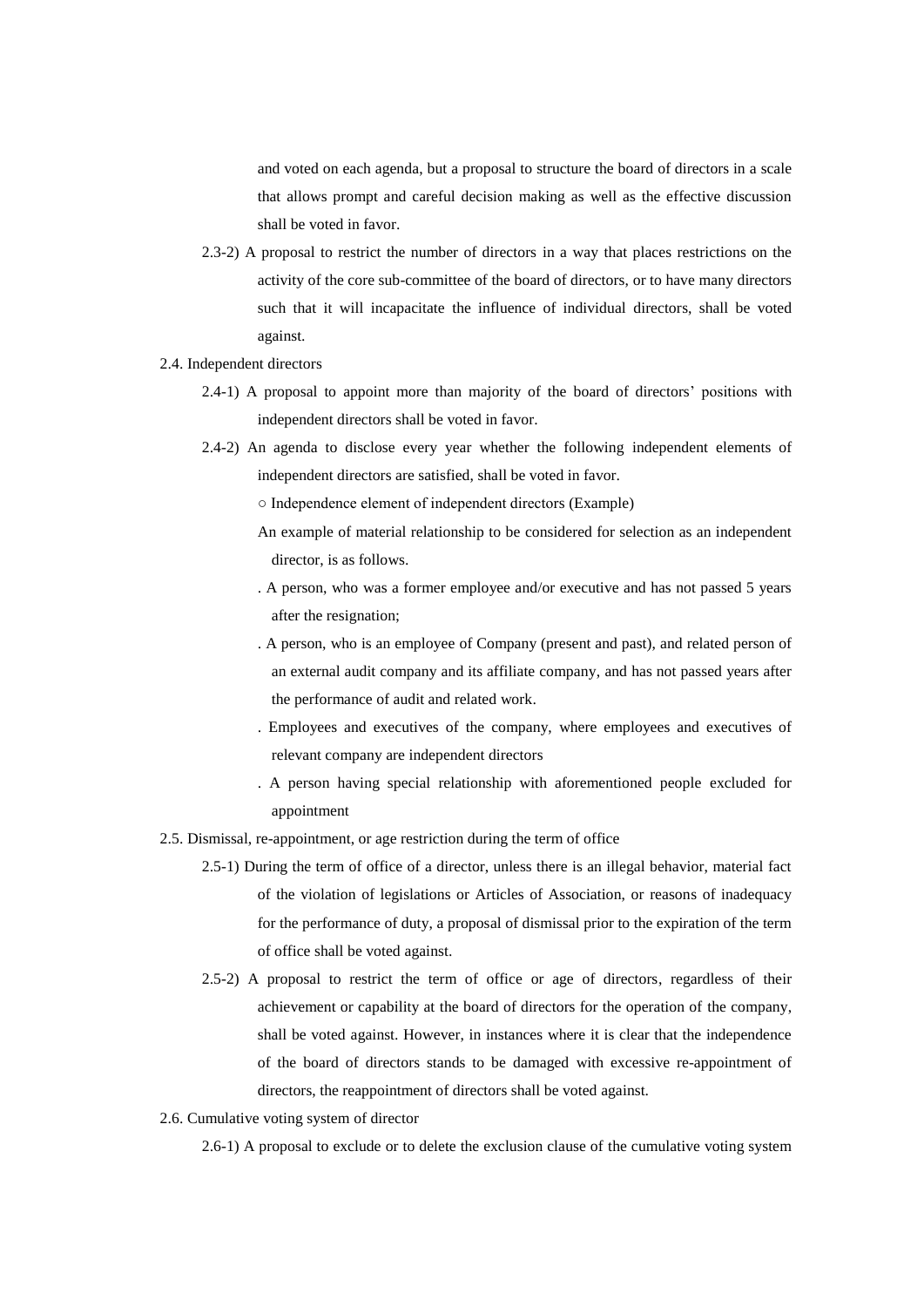shall be reviewed and voted on each agenda. However, when there is a justifiable cause, such as when the cumulative voting system is clearly likely to cause a dispute in order to seek their short-term benefits while rather ignoring minority shareholders, etc., the introduction of the cumulative voting system shall be voted against.

- 2.7. Staggered election
	- 2.7-1) A proposal for the introduction or abolition of staggered election shall be reviewed and voted on each agenda.
- 2.8. Disclosure of directors' activity
	- 2.8-1) A proposal to request the directors to attend more than 7% of the meeting of the board of directors including the meeting of committee, shall be voted in favor.
	- 2.8-2) A suggestion of shareholders for the public disclosure of the attendance record of individual directors in the board of directors' meetings and whether to vote in favor or not by individual director regarding the agenda subject to major public disclosure, shall be voted in favor.
- 2.9. Assessment of the board of directors
	- 2.9-1) A proposal to assess the board of directors regularly and to report the assessment standards and results of the board of directors to the general meeting of shareholders, and to disclose the assessment details through the business report, shall be voted in favor.
- 2.10. Responsibility and exemption of directors
	- 2.10-1) If there is a reasonable basis, any behaviors adopted in good faith or under the belief that such behavior is legitimate, or when a director performs his / her duty by a method he/she sincerely and reasonably considered to be in the best interests of the company during the process of management judgment, after the collection and careful review of substantial materials and information that are reasonably reliable, a proposal to exempt the director from the responsibility, shall be voted in favor.
	- 2.10-2) When the exemption on directors allows a director to violate legislations or Articles of Association, or to neglect his / her duty, a proposal to exempt the director shall be voted against.
	- 2.10-3) A proposal for the company to pay the insurance premium of liability insurance to compensate for the damage caused by a director, in order to guarantee the activity of a director in good faith and under cautious and reasonable judgment, shall be voted in favor, to the extent that the damage was not caused by irresponsible management judgment,.
- 2.11. Separation of the chairman of the board of directors from the position of CEO

2.11-1) In general, the separation of the position of CEO from the chairman of the board of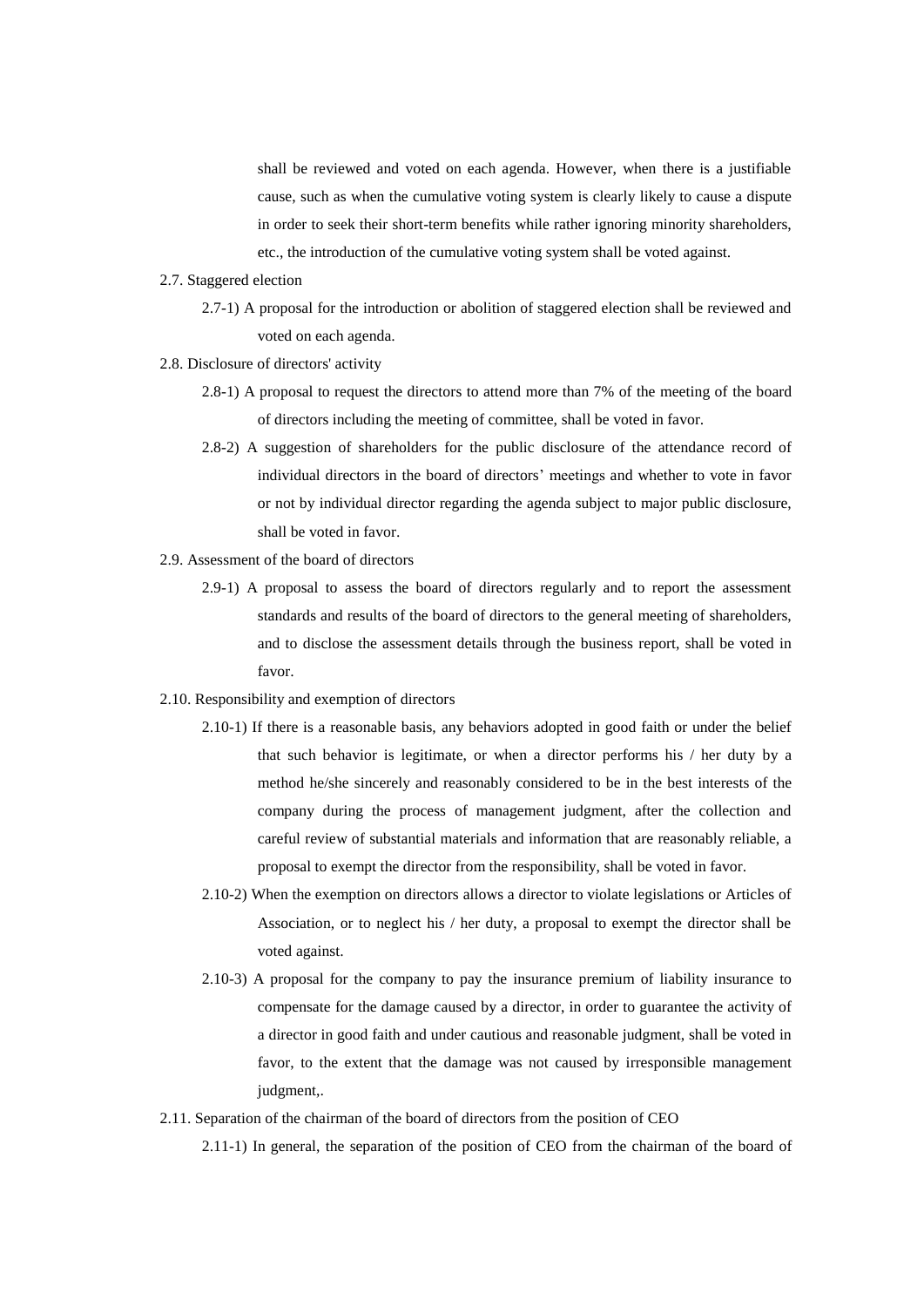directors shall be voted in favor.

- 2.11-2) In general, a proposal to prohibit the higher management (CEO, CFO), etc., from performing the role of chairman of board of directors shall be voted in favor.
- 2.11-3) When the position of CEO is not separated from the chairman of board of directors, a proposal to introduce a senior independent director (lead director) system shall be voted in favor.

### **3. Audit and Audit Committee**

- 3.1. Audit committee
	- 3.1-1) A proposal to establish an audit committee instead of the position of a permanent auditor, and to replenish it with independent directors constituting more than 2/3 of its members, shall be voted in favor.
- 3.2. Appointment of auditors and members of the audit committee
	- 3.2-1) An auditor or audit committee has the authority and responsibility to audit the execution of duty by the directors and management. Hence, if a candidate is considered to be not equipped with sufficient knowledge and experience to perform audits, or any personnel not independent from the management are proposed as an auditor or member of audit committee, it shall be voted against.
- 3.3. Ratification of external audits
	- 3.3-1) The appointment of external auditor shall be voted in favor if the following problems are ruled out:
		- . When it is difficult to regard an external auditor as independent since there is a relationship or monetary interest in the company;
		- . When the commission fee on the non-audit service is excessive
		- . When an external auditor provides an opinion on the financial status of the company, which are not accurate and have the nature of suggestive information
	- 3.3-2) A proposal to prohibit contacting an external auditor for management consultations, etc. except the audit, shall be voted in favor.
- 3.4. Audit opinion of external auditors
	- 3.4-1) In relation with the approval of financial statements, it shall be voted against when the auditor's opinion of the external auditor is other than unqualified opinion.
- 3.5. Disclosure of the expense of external audit
	- 3.5-1) A proposal to request the public disclosure of the relationship of the external auditor with the audited company, and information such as the accounting audit expenses, non-audit expense structure, etc., shall be voted in favor. When other problems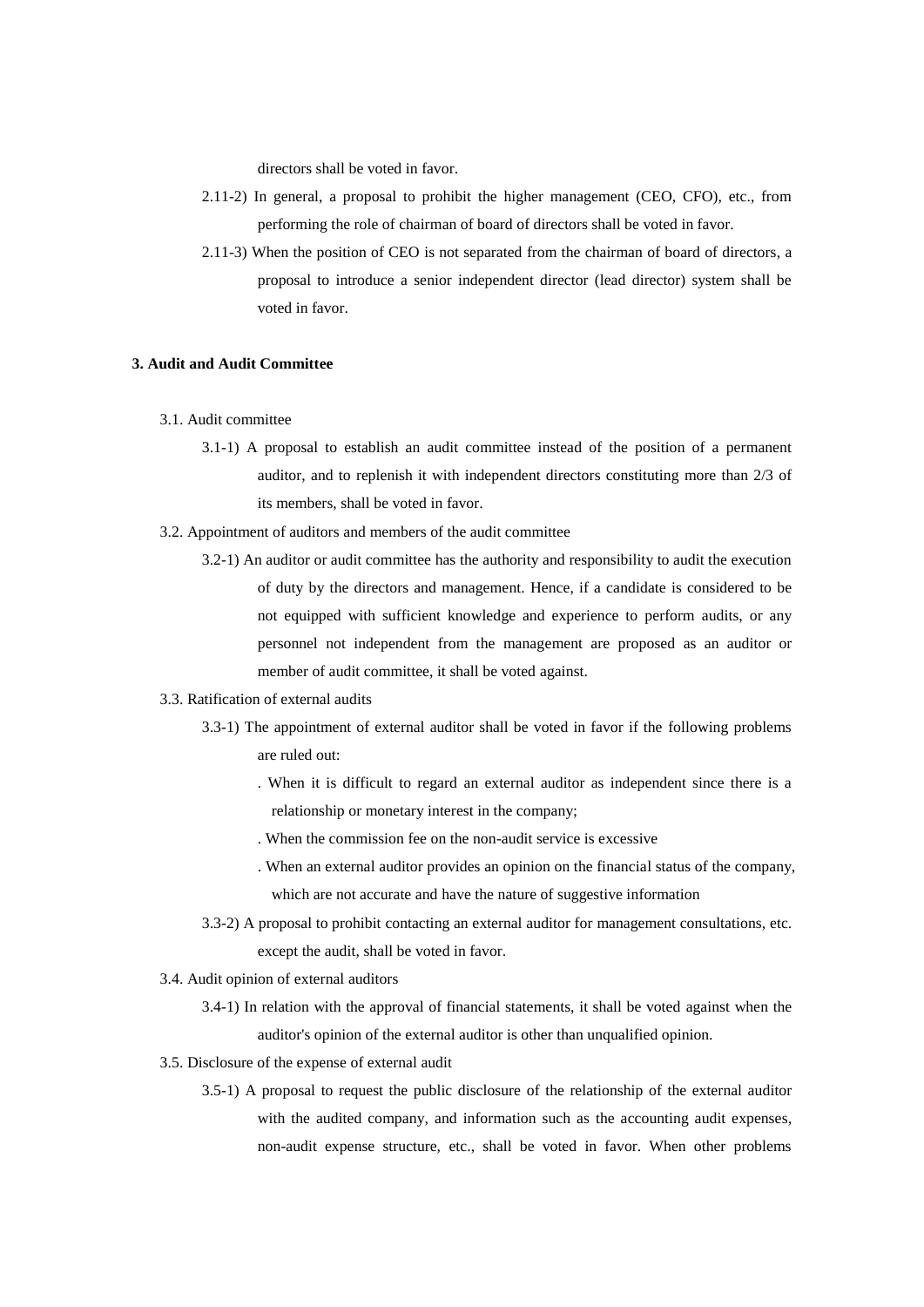related to the external auditor are present, a proposal seeking consent for the ratification of the president of the audit committee shall be reviewed and voted on each agenda.

### **4. Remuneration of Employees and Executives**

- 4.1. Composition of the compensation committee
	- 4.1-1) A proposal to request the establishment of a compensation committee within the board of directors, to review and verify the salary of employees and executives regularly, shall be voted in favor.
	- 4.1-2) A proposal to compose all members of the compensation committee with independent directors shall be voted in favor.
- 4.2. Remuneration of independent directors
	- 4.2-1) The salary of independent directors shall be disclosed and explained in the proxy circular, and a proposal to request the approval of shareholders on these, shall be voted in favor.
	- 4.2-2) A proposal to pay parts of the salary of independent directors with share or stock options with conditions that such share or stock options may not be sold until the time of resignation, shall be voted in favor.
- 4.3. Remuneration of management and incentives for management achievements
	- 4.3-1) An objective and fair management remuneration system being submitted by the board of directors or compensation committee, shall be voted in favor, and excessive compensation shall be voted against.
	- 4.3-2) A proposal to assess the work of management and to link the overall achievement of management in terms of finance, labor relationships, safety of products, remediation of environment problems, etc. with the remuneration, shall be voted in favor.
	- 4.3-3) A management remuneration system, which is not related to the achievement, shall be voted against.
- 4.4. Share compensation system
	- 4.4-1) A proposal to pay parts of cash remuneration to be provided to the management with shares, shall be voted in favor.
	- 4.4-2) A proposal to prohibit sale of the shares granted by the share compensation system for a certain period, shall be voted in favor.
- 4.5. Stock options of the directors and management
	- 4.5-1) A suggestion to obtain approval of shareholders at the general meeting of shareholders for the plan to grant stock options of more than a certain scale to employees and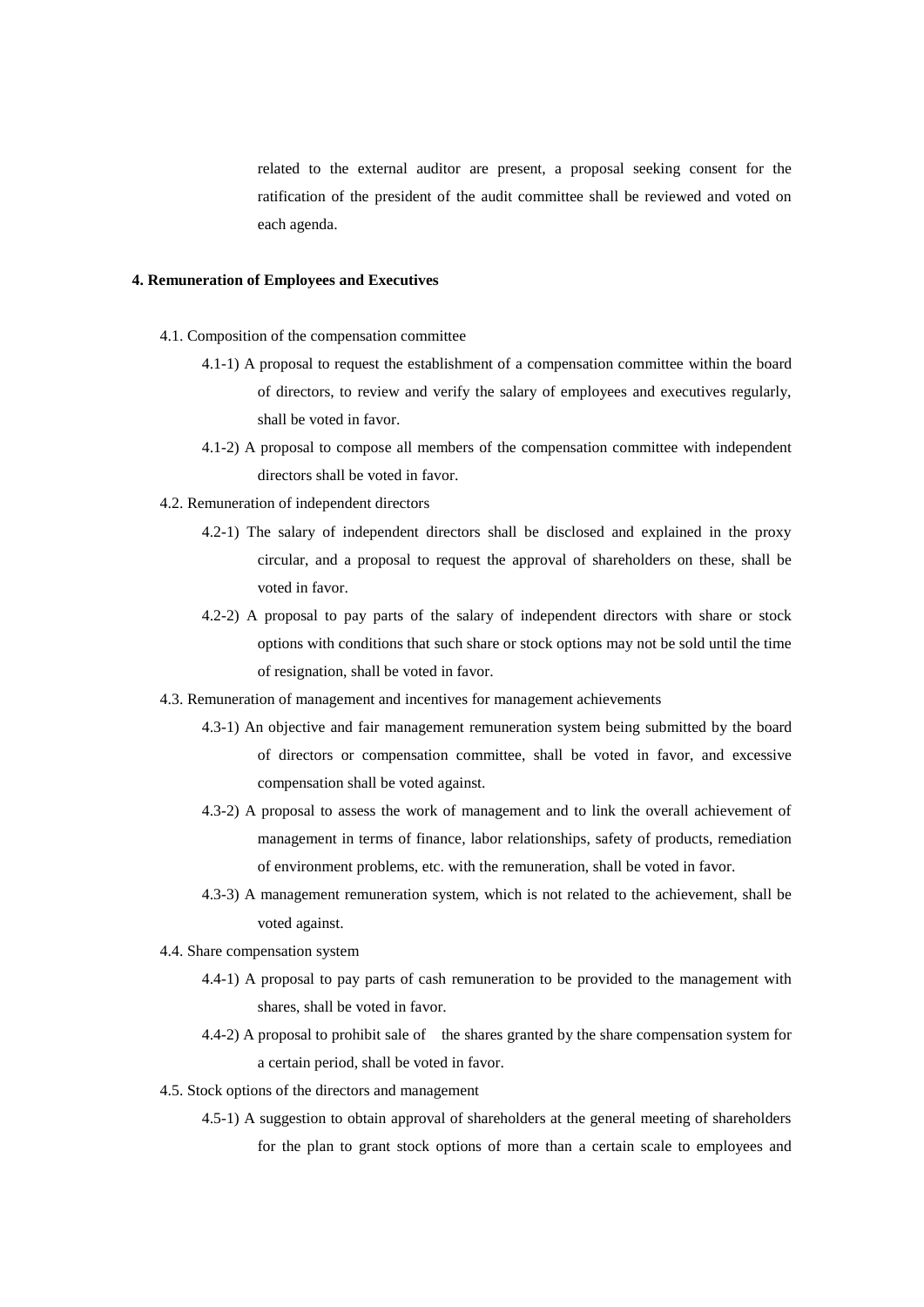executives, shall be voted in favor.

- 4.5-2) In case of specific design of stock options, it shall be voted on each agenda considering the following guideline.
	- ① Exercise price: A proposal to exclude the influence of market elements on the remuneration of executives by establishment of exercise price in connection with the share price index, etc. shall be voted in favor.
	- ② Dilution of shareholder value: It shall be a principle to review on each agenda, but when the level of value dilution of stock options is more than 10% or the scale of stock options is in excess of 2% of the total number of outstanding shares, it shall be voted against.
	- ③ Re-adjustment of exercise price: In general, a proposal to adjust the exercise price of stock options afterward or to issue new stock options after the cancellation of previously issued stock options and the adjustment of exercise price, shall be voted against. Also, a stock options plan with the possibility of re-adjustment and re-issuance in the future shall be voted against. However, when it is adjusted to maintain the share value of existing shareholders and the actual value of existing stock options upon the change of stock value such as capital increase, capital reduction, etc., it shall be voted in favor.
	- ④ Retention period of the exercise of option: A proposal to shorten the retention period of exercise of stock options shall be voted against. However, the exercise of rights on each achievement, i.e., a stock options plan that allows exercising of the rights in accordance with the achievement of specific objectives, shall be voted in favor.
- 4.6. Loan of Company for the purchase of treasure shares
	- 4.6-1) A proposal to provide loan to employees and executives for the purchase of treasure shares even if the loan interest rate is similar to the market interest rate, shall be voted against.
- 4.7. Compensation system
	- 4.7-1) A salary system that pays the bonus even if the achievement of company is normal or less, shall be voted against.
	- 4.7-2) A salary system that pays the bonus if the achievement of management is outstanding, shall be voted in favor.
	- 4.7-3) A proposal to prescribe the upper limit of annual bonus shall be voted in favor.
	- 4.7-4) A proposal to add achievement objectives with the current salary system shall be voted in favor.
- 4.8. Public disclosure of the remuneration of management and ownership of shares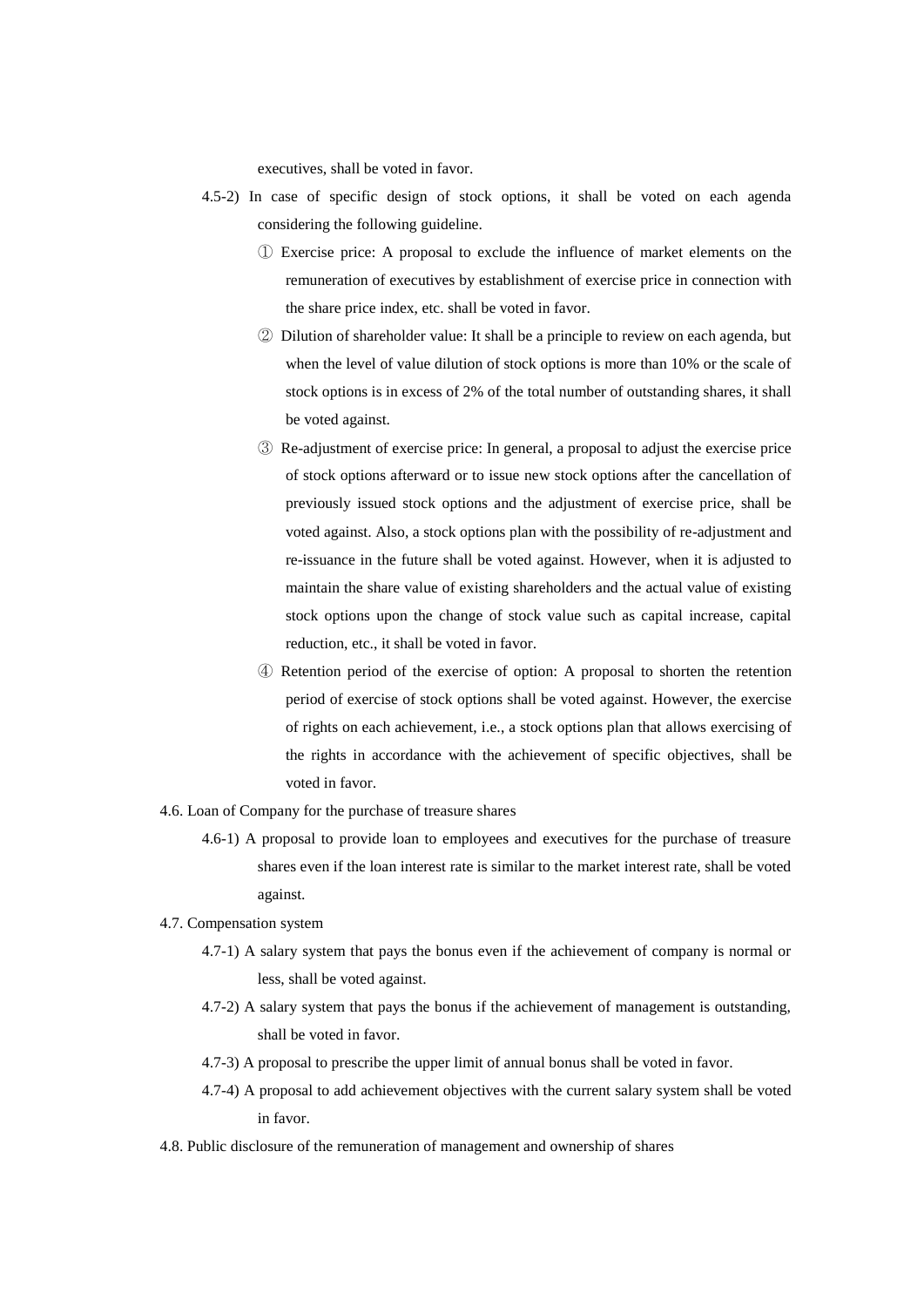- 4.8-1) A proposal to provide sufficient disclosure to the shareholders, regarding the salary system and possession of shares by individual directors, shall be voted in favor.
- 4.9. Employee stock ownership system
	- 4.9-1) In general, a proposal to form an employee's stock ownership association or the preferential assignment of shares to employee's stock ownership association, shall be voted in favor.
- 4.10. Employee stock purchase system
	- 4.10-1) The employee stock purchase system shall be reviewed and voted on each agenda in principle, and if all of following conditions are satisfied, this proposal shall be voted in favor, but if one of these conditions is not satisfied, it shall be voted against.
		- . When the purchase price is at least more than 85 percent of the fair market price;
		- . When the provision period is less than 24 months;
		- . When the dilution of voting rights due to this system is less than 10 percent.
- 4.11. Retirement benefits of independent directors
	- 4.11-1) In case of independent directors other than the CEO or internal directors, a proposal to grant retirement benefits shall be voted against.
- 4.12. Shareholder suggestion regarding the remuneration of employees and executives
	- 4.12-1) A suggestion of shareholders to request a report regarding the relationship between the remuneration of employees and executives, and corporate restructuring, shall be reviewed and voted on each agenda.
	- 4.12-2) A proposal to request a report regarding the relationship between the remuneration of employees and executives, and social performance, shall be voted against.

## **5. Corporate Restructuring**

- 5.1. Corporate restructuring accompanied with risk or responsibility
	- 5.1-1) In general, a proposal of merger and restructuring accompanied with financial, social, and environmental risk or responsibility, shall be voted against.
- 5.2. Assets purchase and sales
	- 5.2-1) In case of an offer to purchase assets, the purchase price, fairness, financial and strategical benefits, conflict of interests, etc. shall be considered and voted on each agenda.
	- 5.2-2) In case of an offer to sell assets, the influence on the balance sheet, expected effects in finance and business, expected place of use of funds, fairness of transaction, conflict of interests, etc. shall be considered and voted on each agenda.
- 5.3. Conversion of stock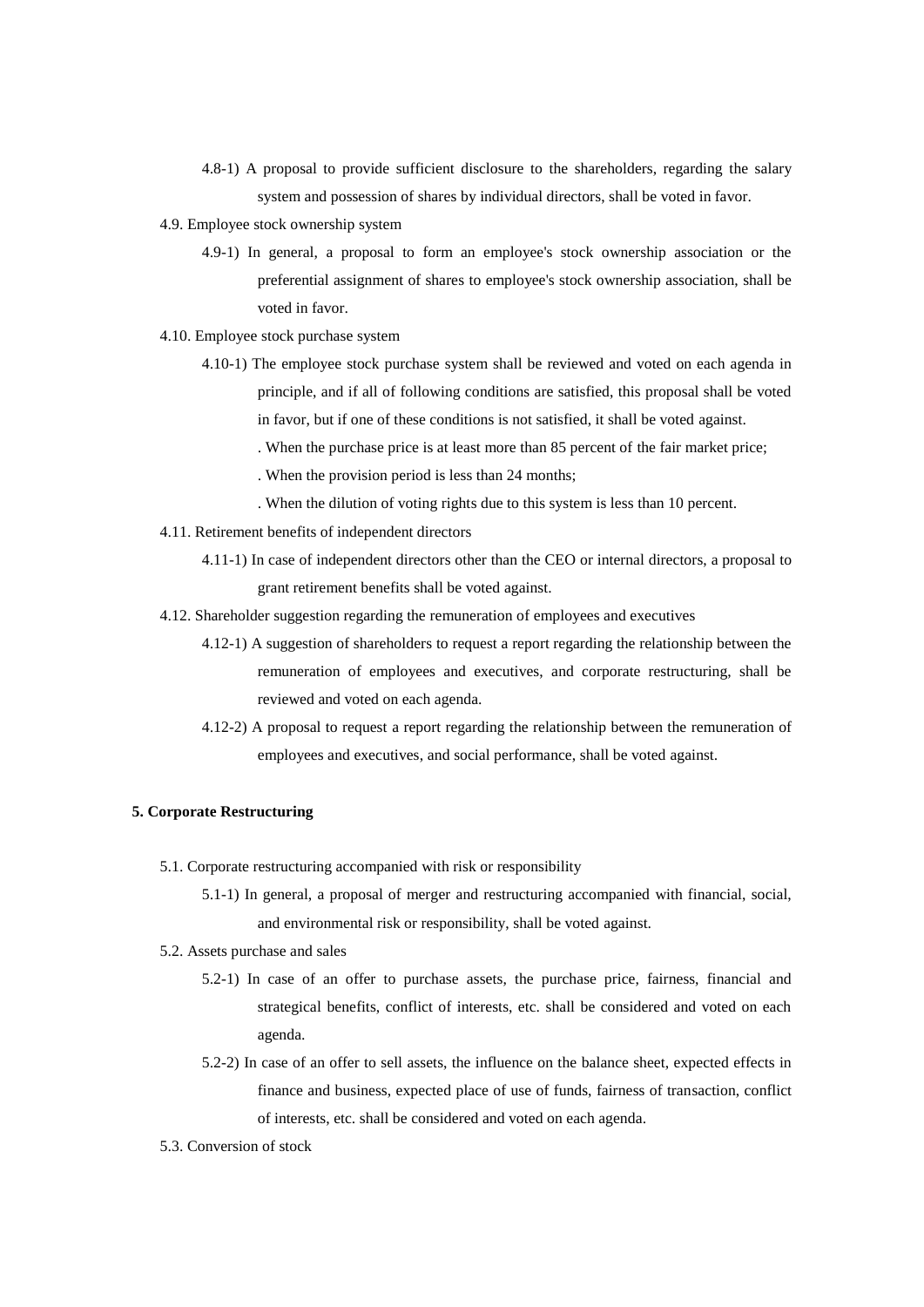5.3-1) The dilution on existing shareholders, conversion price on the market value, financial issue, management issue, conflict of interests, etc. shall be considered and voted on each agenda.

#### 5.4. Re-adjustment of debt

5.4-1) As a part of the re-adjustment of debt, a proposal to increase or to issue common shares or preferred shares shall be voted on each agenda after reviewing the dilution on the position of existing shareholders, conditions of proposal, financial considerations, considerations of management, conflict of interest issues, etc. When the application of bankruptcy is needed unless the debt re-adjustment is not conducted, it shall be voted in favor.

#### 5.5. Establishment of holding company

5.5-1) A proposal regarding the establishment of a holding company shall be voted on each agenda after reviewing the reasons of such change, financial or taxation benefits, benefits in regulations, change of capital structure, change of Articles of Association, influence on the corporate value, etc.

#### 5.6. Joint ventures

5.6-1) A proposal to establish a joint venture shall be voted on each agenda considering the weight of assets to be provided, weight of ownership equity, financial and strategical benefits, conflict of interests, etc.

#### 5.7. Liquidation

5.7-1) A proposal regarding liquidation shall be reviewed with the related elements and shall be voted on each agenda, and if it is a situation where the company needed to apply for bankruptcy unless the liquidation is passed at the general meeting of shareholders, a proposal of liquidation shall be voted in favor.

#### 5.8. Spin offs

5.8-1) A proposal to start a spin off shall be voted on each agenda in view of the benefits of tax and regulation, value assessment, fairness, benefits to the parent company, conflict of interests, incentives of management, change of the controlling structure of the company, change of capital structure, etc.

### 5.9. Leverage buyout

5.9-1) A proposal of leverage buyout shall be voted considering the benefits of tax and regulation, value assessment, fairness, conflict of interests, alternatives, etc.

#### **6. Corporate Takeover, Proxy Battle, and Defense on Takeover**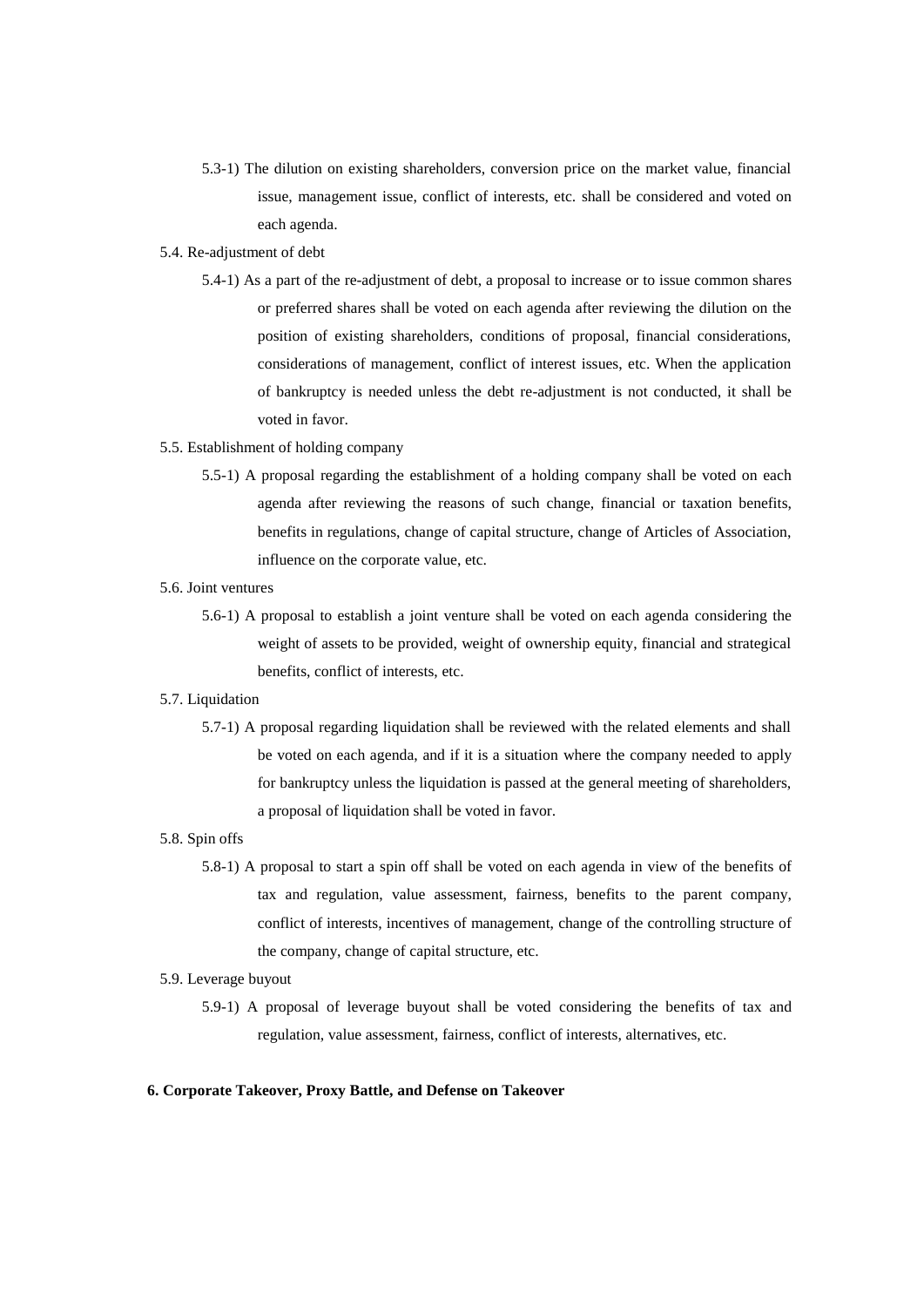- 6.1. Corporate takeover and defense on takeover
	- 6.1-1) The social influence, etc. shall be considered, but a proposal to take over other company for the increase of shareholder value, shall be voted in favor.
	- 6.1-2) The diversification of investment risks from the perspective of shareholders can be achieved more efficiently through the efficient management of portfolio at the stock market, so if the synergy effects of takeover are not very big, a takeover just for the sake of diversification shall be voted against.
	- 6.1-3) The resolution for the takeover itself, or increase of legal capital or issuance of new share to assist thereto, shall be reviewed, and voted on each agenda, and the following matters shall be considered to determine whether such transaction may increase value for shareholders.

. Prospects of the combined company, and financial & business advantages

- . Price
- . Fairness
- . Negotiation method of the transaction
- . Change of controlling structure of the company
- . Change of capital structure
- . Conflict of interests
- 6.1-4) Upon an attempt of hostile takeover by other company, a proposal to reinforce the resistance capability of the board of directors and management for the reception of fair price, shall be voted in favor.

### 6.2. Proxy battle

- 6.2-1) Upon a proxy battle, the following elements shall be sufficiently considered to be voted on each agenda regarding whether to vote in support of the current management or its challenger:
	- . Past performance of the company in comparison with the competitor
	- . Measures being taken by the board of directors for solving the problem
	- . Response of the company on the suggestion of shareholders
	- . Differences in the quality of the corporation or corporate controlling strategy between the current management and the challenger

. Influence of voting in favor of the challenger on the independence and diversification of the board of directors

- . Experience and ability of the director candidates
- . Level of the management entrenchment of the current management
- . Propriety of the takeover defense strategy of the company
- 6.2-2) A proposal for the company to pay the expense spent on the proxy battle shall be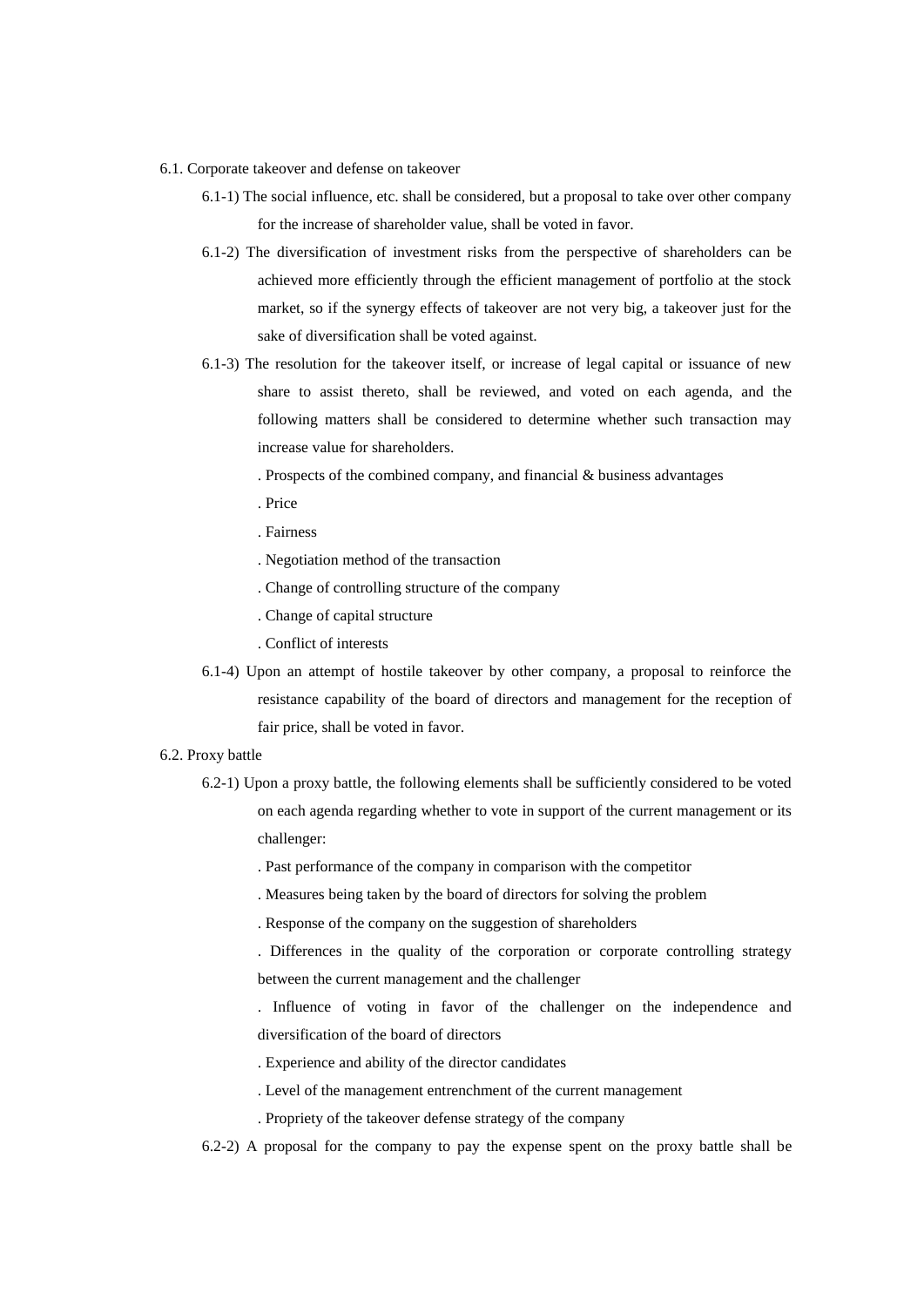reviewed and voted on each agenda.

- 6.3. Transaction for conversion into a privately held company
	- 6.3-1) When the stock transaction for conversion into a privately held company is not conducted in a competitive environment where multiple number of takeover participants participate, and hence the best price cannot be offered to the shareholders, a proposal to convert into the privately held company shall be voted against.
	- 6.3-2) Directors, who support the transaction for the conversion into a privately held company that is not in the best interests of shareholders, shall be voted against.
	- 6.3-3) When the stock transaction for the conversion into a privately held company is certain to bring fair value to the shareholders, it shall be voted in favor.
- 6.4. Crown jewel defenses
	- 6.4-1) Unless a crown jewel defense that sells the core business section of company brings fair value to the shareholders, it shall be voted against.
- 6.5. Green mail
	- 6.5-1) In principle, a proposal to oppose the green mail shall be voted in favor, and the provision of green mail shall be voted against.
- 6.6. Golden parachutes
	- 6.6-1) A proposal to introduce or do away with golden parachute shall be reviewed and voted on each agenda.
- 6.7. Reinforcement on conditions of special resolution
	- 6.7-1) A proposal on the new enactment or abolition of the clause of reinforcement of conditions of a special resolution, shall be reviewed and voted on each agenda.
- 6.8. Relocation of the head office
	- 6.8-1) A relocation of head office that may be beneficial to the shareholders shall be voted in favor. However, when this proposal is to block a takeover proposal or to reduce the benefits to shareholders, it shall be voted against.

### **B. Capital Structure**

### **1. Adjustment of Face Value of Common Stock**

1.1. A proposal of management to reduce the face value of common share shall be voted in favor.

### **2. Increase of Legal Capital**

2.1. A proposal to increase the number of outstanding common stock shall be carefully reviewed and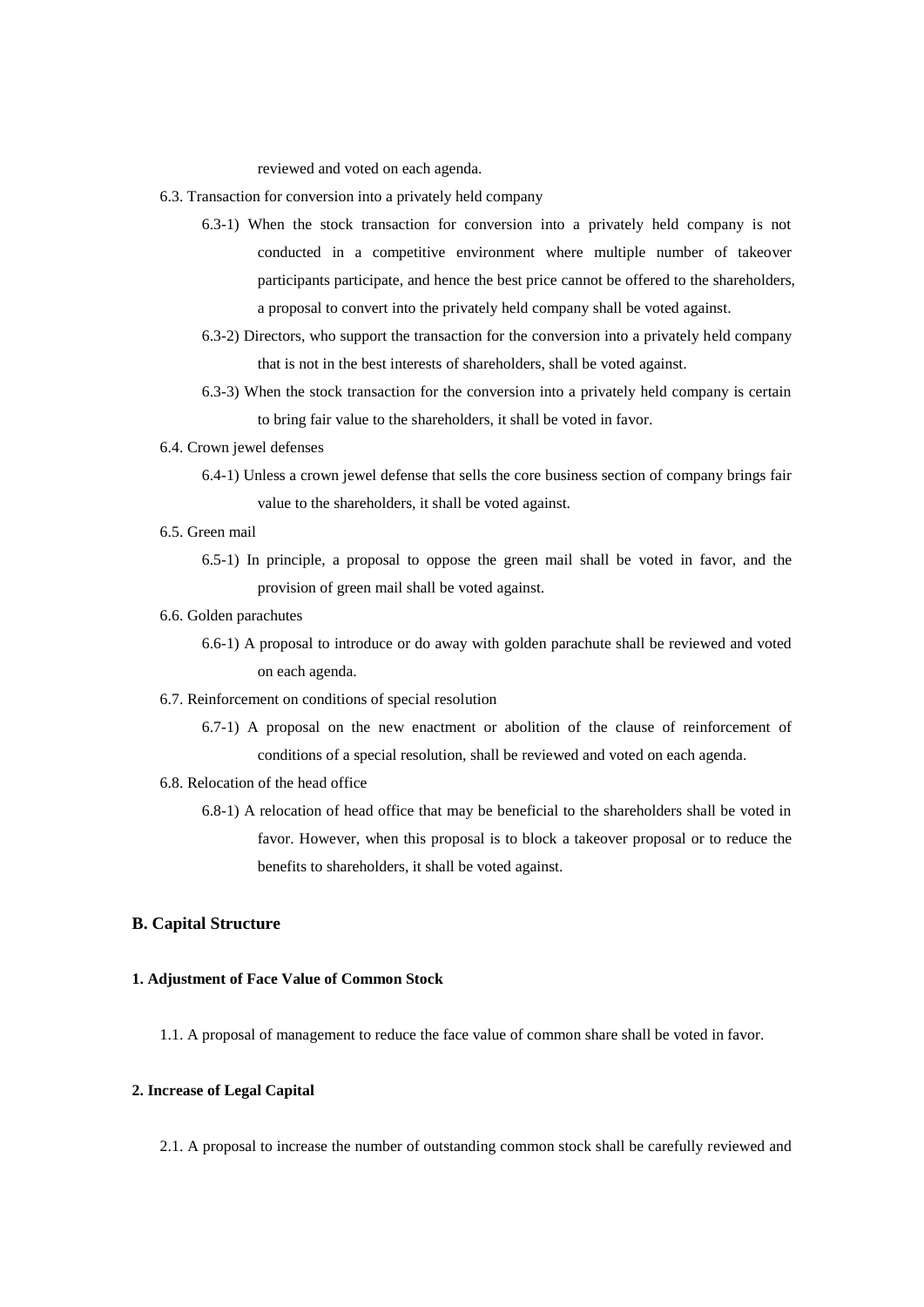voted on each agenda.

- 2.2. If the company already owns a large number of legal issuance share but has not yet issued, or the company reserves it for stock options plan or tries to increase the number of legal issuance share with more than 100% of the current number of legal issuance share, such proposal, in general, shall be voted against. If there is no obvious business plan for the funds to be increased through increasing the number of legal issuance share, the unissued shares among the number of legal issuance shares can be used for poison pill security or other defense measures against a corporate takeover.
- 2.3. When the share of the company is under the risk of becoming unlisted or the company is facing difficulties in sustaining the business activity continuously unless the legal capital is not increased, it shall be voted in favor.
- 2.4. An increase of the number of legal issuance share for stock split shall be voted in favor.
- 2.5. A proposal to increase the legal capital in preparation for the exercise of stock options by employees and executives, shall be voted in favor.

### **3. Issuance of New Share and Sales of Treasury Share**

- 3.1. When there is a management dispute, a proposal to request approval of the general meeting of shareholders regarding issuance of new shares or sales of treasure shares shall be voted in favor.
- 3.2. A proposal to sell the treasure shares in relation with a corporate takeover shall be reviewed and voted on each agenda.

### **4. Preemptive Rights**

4.1. A proposal on the exclusion of preemptive rights shall be reviewed on each agenda. Upon the assessment of the exclusion of stock purchase warrant, various conditions such as the scale of company, characteristics of shareholder distribution, liquidity of shares, issuance price, issues related to the management, etc., shall be reviewed and voted.

### **5. Allocation of Forfeited Stock**

5.1. A proposal to prohibit the allocation of forfeited stock to the largest shareholder, person with a special relationship, employees and executives, independent director, etc., shall be voted in favor.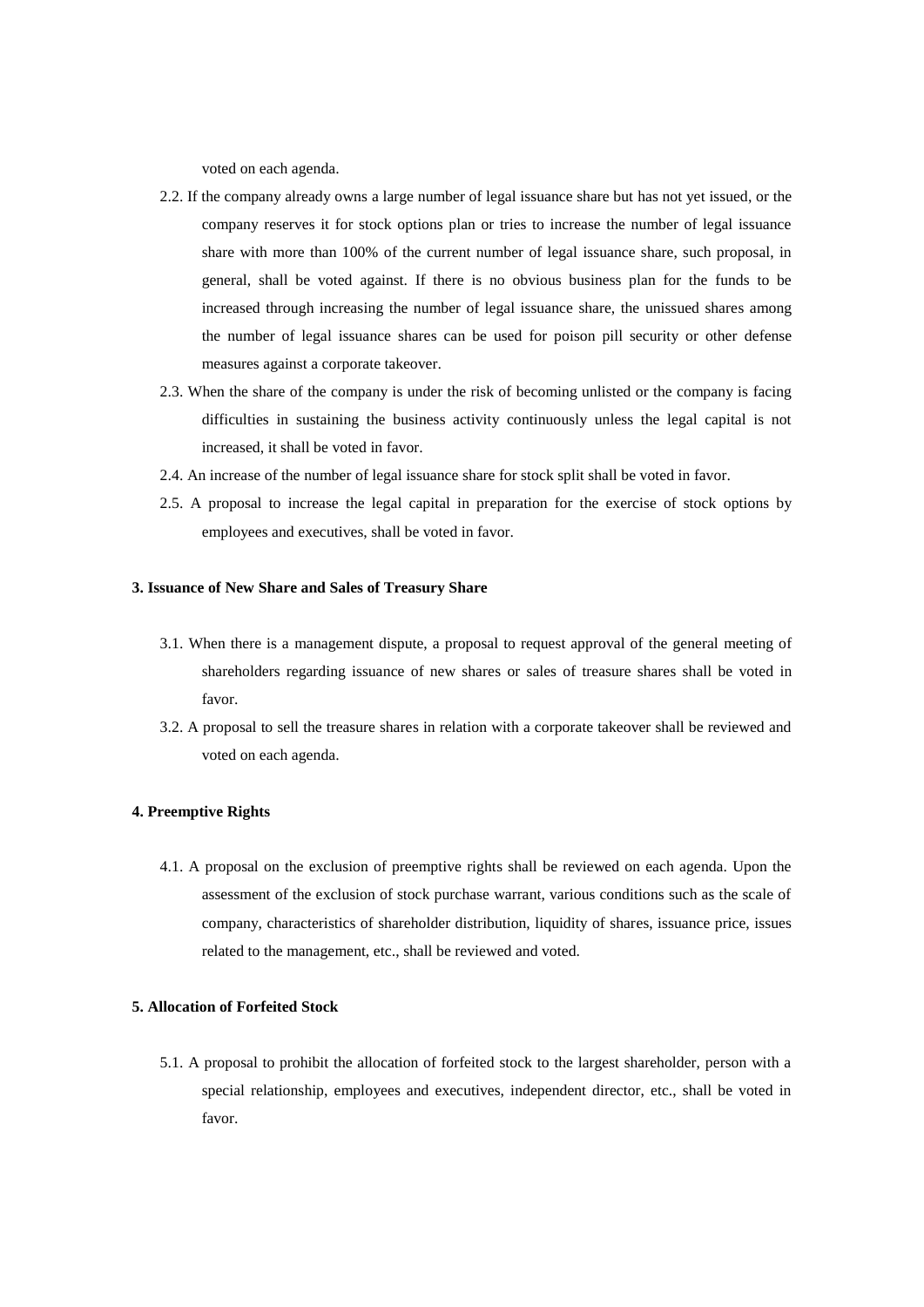### **6. Preferred Share**

6.1. Unless the voting rights, conversion rights, and other rights of preferred share are not clearly and reasonably used for measures to defend against a corporate takeover, it shall be voted in favor.

#### **7. Private Placement, Warrant, Convertible Non-warrant Bond**

7.1. It shall be voted on each agenda, but if such purpose is not reasonable and not for the long-term benefits of shareholders, it shall be voted against.

#### **8. Restructuring of Capital Structure**

8.1. The restructuring of capital structure shall be voted on each agenda considering the following matters. In other words, the simplification of capital structure, increase of liquidity, fairness of conversion conditions, influence on voting rights and dividends, cause of restructuring of capital structure, conflict of interests, existence of other alternatives, etc. shall be considered.

### **9. Reverse Stock Split and Reduction of Capital**

- 9.1. A reduction of capital shall be sufficiently reviewed and voted in accordance with the case, and if company revitalization measures are difficult to be arranged without the reduction of capital, a proposal of reduction of capital shall be voted in favor.
- 9.2. When the number of legal shares is reduced proportionally, a proposal of reverse stock split shall be voted in favor.
- 9.3. A proposal regarding the reverse stock split to avoid delisting shall be voted in favor.
- 9.4. A proposal of reverse stock split that reduces the number of legal share not proportionally, shall be reviewed and voted on each agenda.

### **10. Purchase of Treasure Shares**

- 10.1. A proposal for the institutionalization of the purchase of treasure share from the open market, where all shareholders may participate with the same conditions, shall be voted in favor.
- 10.2. If there is an evidence of company to have abused the authority in the past, or there is no measure to prevent the discriminative purchase of treasure share, a proposal for the purchase of treasure share shall be voted against.
- 10.3. A proposal related to the purchase of treasure share for the protection of management rights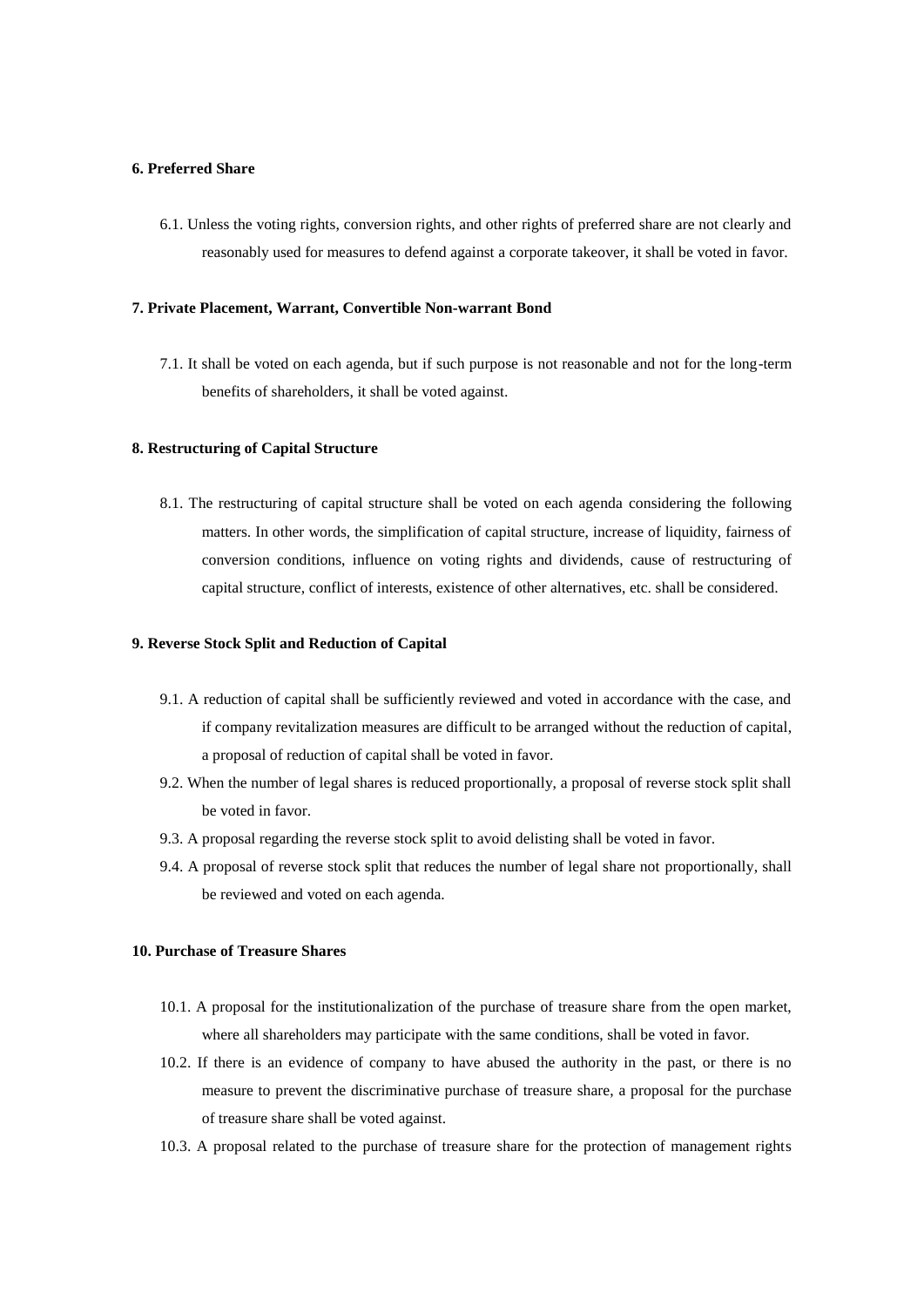shall be reviewed and voted on each agenda.

10.4. A purchase for the company to implement treasure shares, when new business investment is necessary, shall be voted against.

#### **11. Stock Split and Stock Dividends**

11.1. Unless the number of shares to be issued is excessively increased due to the increased number of legal shares, a proposal to increase the number of legal shares of common shares for stock split or stock dividends shall be voted in favor.

#### **12. Dividends Policy**

12.1. Dividends by the proper dividend policy of the company shall be voted in favor. However, when the level of dividend payment is too small or too large such that it damages shareholder value considering the profit scale and financial situation, etc. of the company, it shall be voted against.

### **13. Issuance of Bonds**

- 13.1. A proposal to issue bonds shall be reviewed and voted on each agenda.
- 13.2. A proposal prescribing that the issuance of convertible bonds or bonds with warrant shall be determined through the resolution of the general meeting of shareholders shall be voted in favor.
- 13.3. When the number of outstanding shares of the company can be increased for more than 50% in accordance with the conversion of bonds or exercise of stock purchase warrant due to the issuance of convertible bonds or bonds with warrant with preferential warrant of shareholders, the issuance of such bonds, in general, shall be voted against.

### **14. Provision of Collateral**

14.1. A proposal to provide assets as collateral for the resolution of liability, shall be reviewed and voted on each agenda.

#### **15. Expansion of Borrowing Limitation**

15.1. A proposal to expand the borrowing limitation of the company shall be reviewed and voted on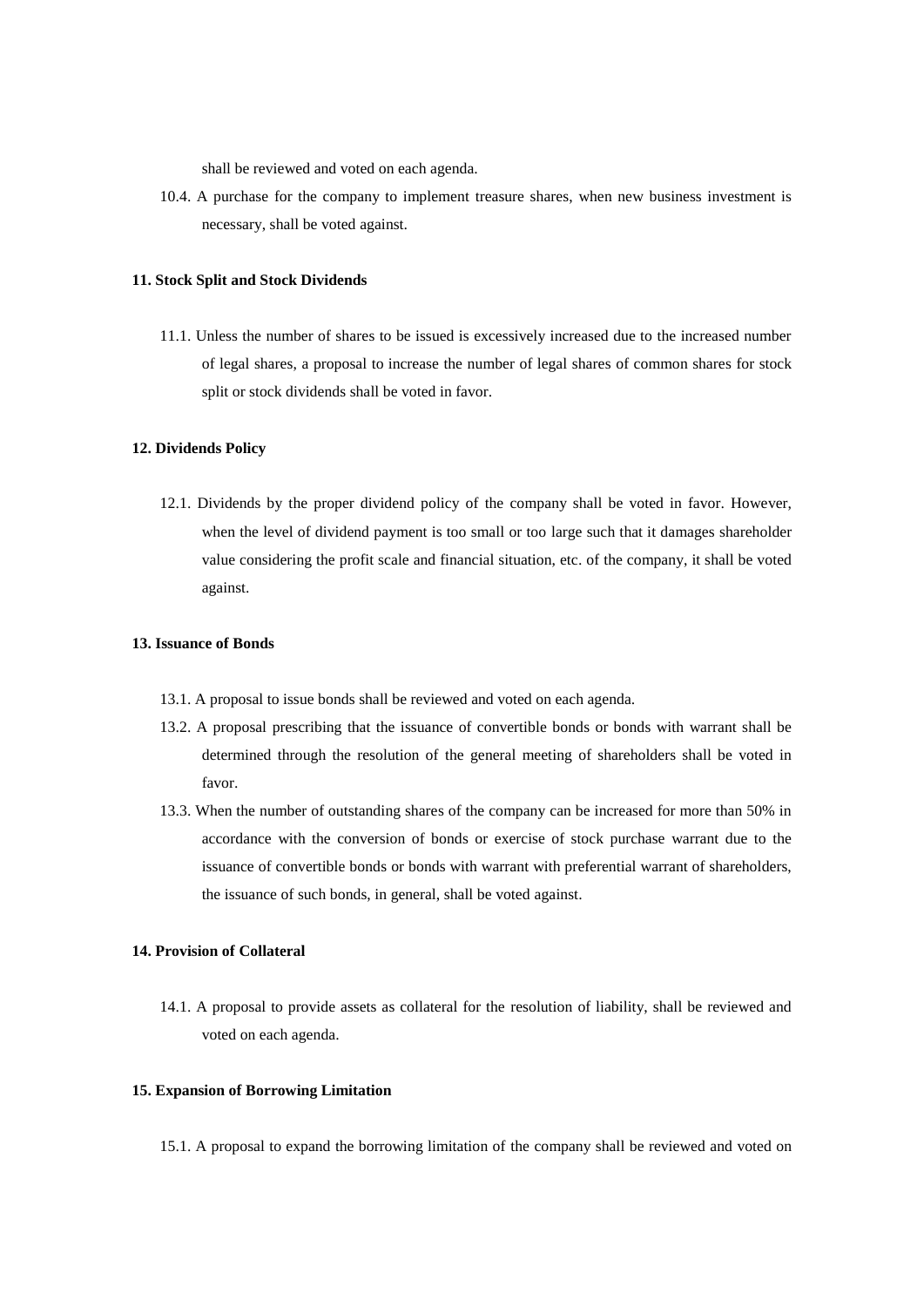each agenda.

### **C. Social responsibility of the Company**

### **1. Worker Relationships**

- 1.1. A suggestion of shareholders requesting a report on the efforts of the management to improve or to maintain the quality of work phenomenon through the measurement of safety, quality, etc. of work on-site by company, shall be voted in favor.
- 1.2. In general, personnel restructuring implemented for short-term boosting of stock price rather than the reinforcement of long-term competitiveness, shall be voted against.
- 1.3. A proposal that supports discrimination based on age, physical conditions, or gender rather than the capability or qualification of the individual upon recruitment shall be voted against.

### **2. Social Issues**

- 2.1. Politics and charity donations
	- 2.1-1) A resolution of shareholders to prevent lobby activities or political donations by the company, when it is not consistent with the benefits of shareholders or other stakeholders, shall be voted in favor.
	- 2.1-2) A proposal to comprehensively prevent political donations by the company, shall be voted against. The company shall be influenced by the government's Acts, Decrees, and regulations, so if political donations are prohibited, the company can suffer disadvantages from the competition.
	- 2.1-3) A proposal to prohibit secret political donations of company, shall be voted in favor. Also, when the political donations are made to a political party, candidate of election, political campaign, etc. a proposal to disclose such amount and its recipient, shall be voted in favor.
	- 2.1-4) A proposal to prohibit the charity donations of the company, shall be voted against.
	- 2.1-5) A proposal to request the company to enact regulations and policies to eliminate bribery and corruption shall be voted in favor.
- 2.2. Establishment of business place and fair consumer service
	- 2.2-1) A suggestion of shareholders to request for consumers of all regions of the company being engaged in business to receive equal benefits of products or service, shall be voted in favor.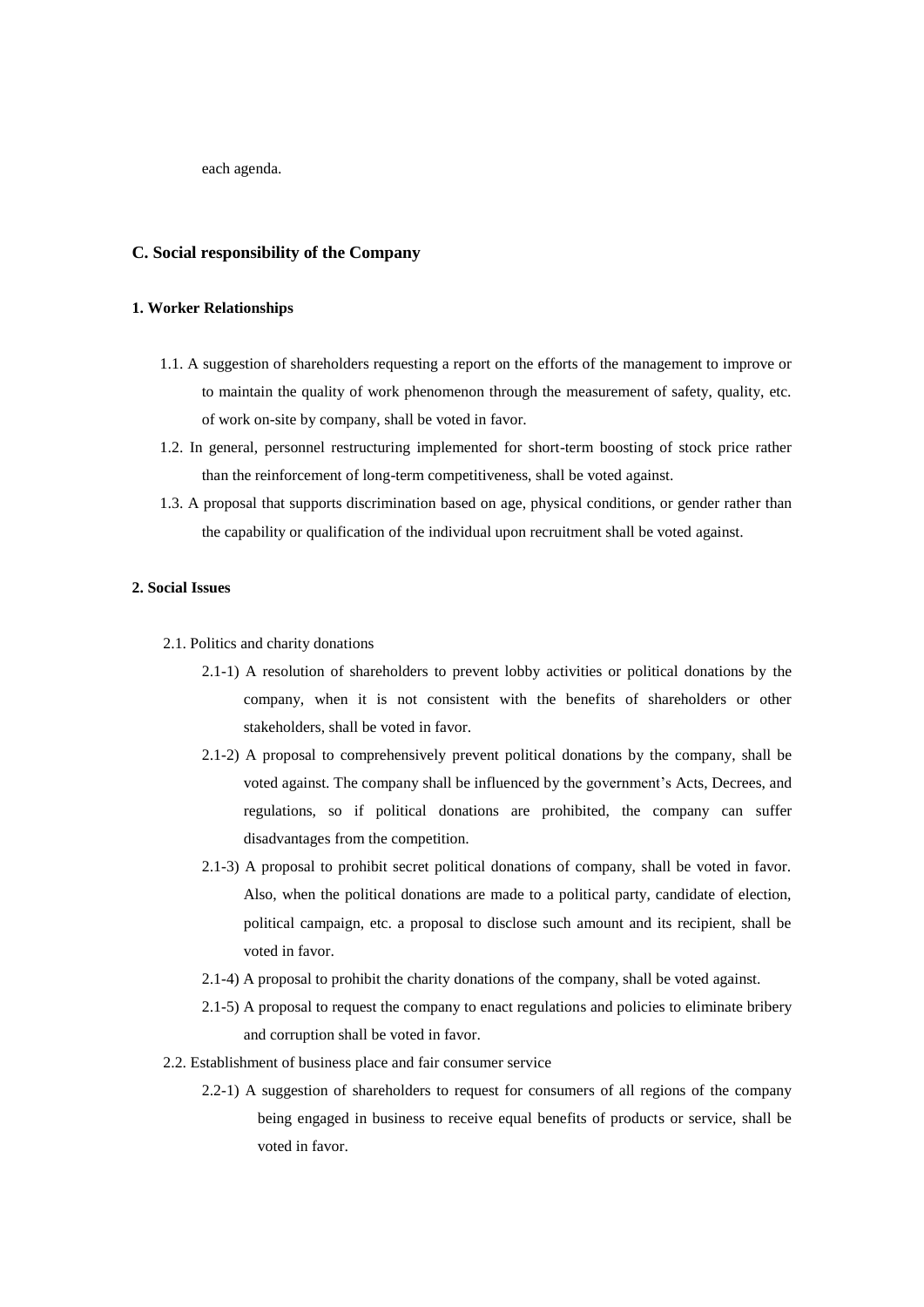- 2.2-2) A suggestion of shareholders requesting the company to provide the service to an area, where the service is not properly provided, shall be voted on each agenda.
- 2.3. Product liability
	- 2.3-1) A suggestion of shareholders t requesting disclosure of the potential risks accompanied with the products and services being manufactured by company, shall be voted in favor.

### **3. Environmental Problems**

- 3.1. A suggestion of shareholders requesting for disclosure of the company's influence on the environment, especially regarding the influence of the company's products or corporate management on the environment, shall be voted in favor.
- 3.2. A suggestion of shareholders requesting the reduction of company behaviors, which have a negative influence on the environment or threaten the biological diversity of an ecologically sensitive region, shall be voted in favor.
- 3.3. A suggestion of shareholders requesting disclosure regarding the company's efforts toward environment protection, environmental policy, levels of environment pollution generated by the company, risk of public sanitation caused by corporate management, or compensation amount, etc. to be paid by the company, shall be voted in favor.
- 3.4. A suggestion of shareholders requesting for disclosure of the company's recycling efforts or the selection of official recycling policy, shall be voted in favor.
- 3.5. A suggestion of shareholders to recommend the selection of environment protection standards corresponding with the characteristics of the company's industry, shall be voted in favor.
- 3.6. A suggestion of shareholders requesting for disclosure of the compensation provided for emission of exhaust gases with greenhouse and climate change effects, measures and research for the reduction of exhaust gas, shall be voted in favor.
- 3.7. Other proposals regarding environment problems
	- . Implementation of environment accounting: It shall be voted on each agenda.

. Establishment of an environment committee within the board of directors: It shall be voted in favor.

. Composition of the environment committee only with independent directors: It shall be voted on each agenda.

. Introduction of pollution prevention accounting: It shall be voted in favor.

#### **4. International Market and Human Rights Issues**